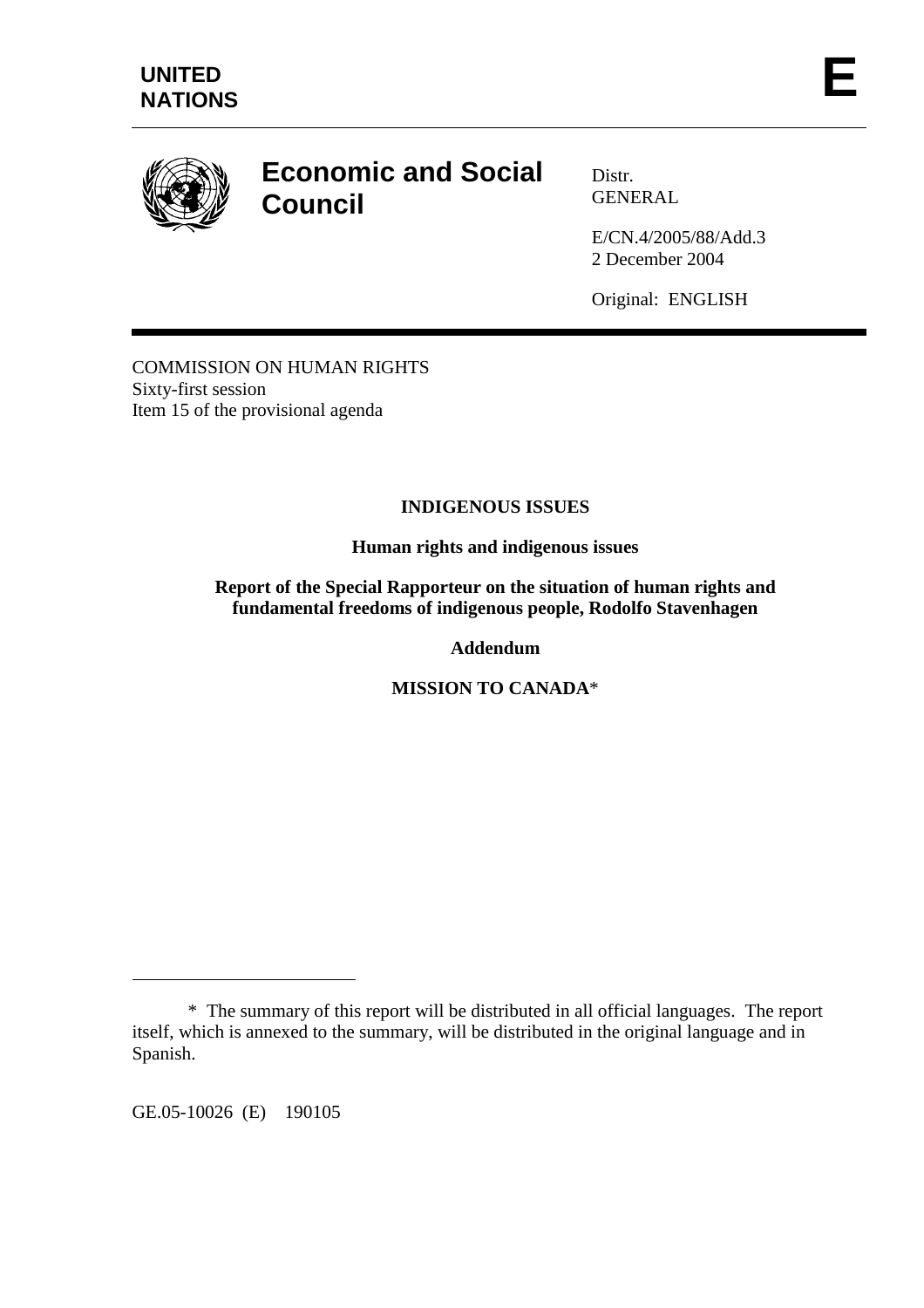#### **Summary**

 This report is submitted in accordance with Commission on Human Rights resolution 2004/62 and refers to the official visit paid to Canada by the Special Rapporteur on the situation of human rights and fundamental freedoms of indigenous people from 21 May to 4 June 2004, at the invitation of the Government of Canada, where he had conversations with federal, provincial and territorial authorities, representatives of Aboriginal peoples' organizations, members of the academic world, and members of Aboriginal communities in Nova Scotia, Quebec, Manitoba, Ontario and Nunavut. He had previously visited several First Nation communities in May 2003. Based on the information gathered during these visits, he presents the present report on the human rights situation of Aboriginal peoples in Canada.

 Aboriginal peoples, who include First Nations (Indians), Métis and Inuit, represent 4.4 per cent of Canada's total population of 30 million inhabitants. The Constitution Act, 1982, recognizes their existing Aboriginal and treaty rights that have been subsequently reaffirmed by the courts. In recent years, some Aboriginal nations have negotiated new agreements with the federal and provincial governments concerning land claims and self-government arrangements. In its new Aboriginal policy of 1998, known as "Gathering Strength," the federal Government has pledged to strengthen the relationship between Canada and the Aboriginal peoples.

 The Special Rapporteur is encouraged by Canada's commitment to ensuring that the country's prosperity is shared by Aboriginal people, a goal to which the federal and provincial governments of Canada devote an impressive number of programmes and projects and considerable financial resources, as well as by Canada's commitment to close the unacceptable gaps between Aboriginal Canadians and the rest of the population in educational attainment, employment and access to basic social services.

 Economic, social and human indicators of well-being, quality of life and development are consistently lower among Aboriginal people than other Canadians. Poverty, infant mortality, unemployment, morbidity, suicide, criminal detention, children on welfare, women victims of abuse, child prostitution, are all much higher among Aboriginal people than in any other sector of Canadian society, whereas educational attainment, health standards, housing conditions, family income, access to economic opportunity and to social services are generally lower. Canada has taken up the challenge to close this gap.

 Ever since early colonial settlement, Canada's indigenous peoples were progressively dispossessed of their lands, resources and culture, a process that led them into destitution, deprivation and dependency, which in turn generated an assertive and, occasionally, militant social movement in defence of their rights, restitution of their lands and resources and struggle for equal opportunity and self-determination.

 Aboriginal peoples claim their rights to the land and its natural resources, as well as respect for their distinct cultural identities, lifestyles and social organization. Current negotiated land claims agreements between Canada and Aboriginal peoples aim at certainty and predictability and involve the release of Aboriginal rights in exchange for specific compensation packages, a situation that has led in several instances to legal controversy and occasional confrontation. Obtaining guaranteed free access to traditional land-based subsistence activities such as forestry, hunting and fishing remains a principal objective of Aboriginal peoples to fully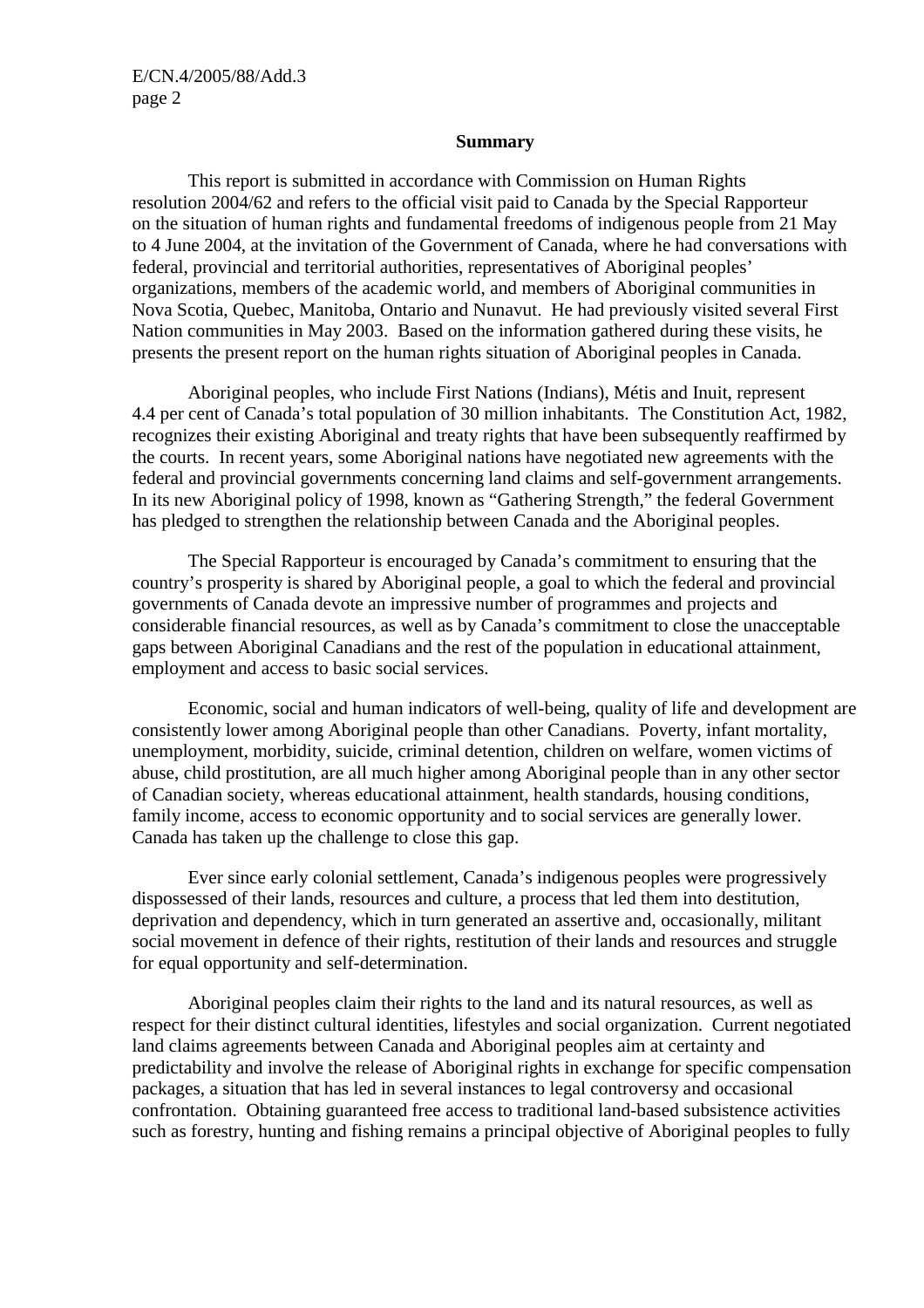enjoy their human rights. So does the elimination of discrimination and racism of which they are still frequently the victims. In some cases, taking advantage of development possibilities, Aboriginal people have established thriving business enterprises. Much more needs to be done to provide such opportunities to all Aboriginal communities in the country in order to raise employment and income levels.

 The Special Rapporteur concludes his report by a number of recommendations intended to help the concerned parties bridge the existing gaps and consolidate the achievements obtained by Aboriginal peoples so far. The Special Rapporteur recommends, inter alia, that new legislation on Aboriginal rights be enacted by the Parliament of Canada, as well as provincial legislatures, in line with the proposals made by the Royal Commission on Aboriginal Peoples; that Convention No. 169 of the International Labour Organization concerning Indigenous and Tribal Peoples in Independent Countries be ratified promptly, in consultation with Aboriginal peoples; that it be clearly established in the text and spirit of any agreement between an Aboriginal people and a government in Canada that no matter what is negotiated, the inherent constitutional rights of Aboriginal peoples are inalienable and cannot be relinquished, ceded or released; that an evaluation of the new self-government agreements be undertaken; that the Government intensify its measures to close the human development gaps between Aboriginal and non-Aboriginal Canadians in the fields of health care, housing, education, welfare and social services; that emergency measures be taken to address the critical issue of high rates of diabetes, tuberculosis and HIV/AIDS among Aboriginal people; that Aboriginal suicide be addressed as a priority social issue; that the Government address with high priority the elimination from existing legislation of provisions that place certain categories of First Nation women at a disadvantage; that section 67 of the Human Rights Act be stricken; that the Canadian Human Rights Commission be mandated to deal with the human rights of First Nations; and that efforts be increased at all levels to reduce and eliminate the overrepresentation of Aboriginal men, women and children in detention.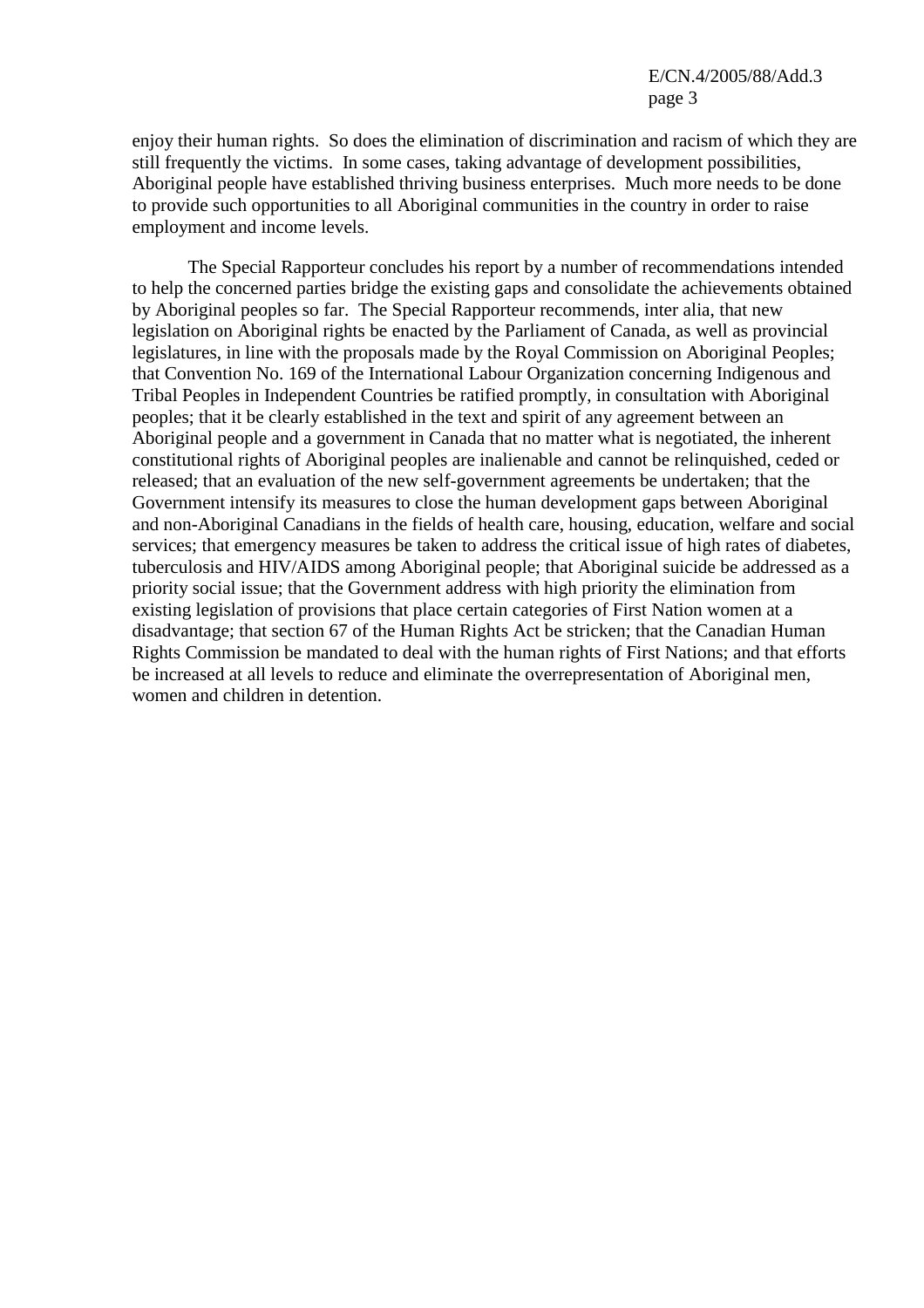#### **Annex**

#### **REPORT OF THE SPECIAL RAPPORTEUR ON THE SITUATION OF HUMAN RIGHTS AND FUNDAMENTAL FREEDOMS OF INDIGENOUS PEOPLE, RODOLFO STAVENHAGEN, ON HIS MISSION TO CANADA (21 MAY TO 4 JUNE 2004)**

#### **CONTENTS**

|                |                                             |                                                        | Paragraphs | Page |
|----------------|---------------------------------------------|--------------------------------------------------------|------------|------|
|                |                                             |                                                        | $1 - 5$    | 5    |
| $\mathbf{I}$ . |                                             |                                                        | $6 - 9$    | 5    |
| II.            | HISTORICAL BACKGROUND AND CONTEXT:          |                                                        | $10 - 15$  | 6    |
| III.           | HUMAN RIGHTS SITUATION OF INDIGENOUS PEOPLE |                                                        | $16 - 83$  | 7    |
|                | A.                                          | Treaty rights and other constructive arrangements      | $19 - 32$  | 7    |
|                | <b>B.</b>                                   | Living conditions, the poverty gap and basic social    | $33 - 41$  | 10   |
|                | C.                                          |                                                        | $42 - 46$  | 12   |
|                | D.                                          | Prospects and problems of natural resource management  | $47 - 51$  | 13   |
|                | E.                                          | Aboriginals in the criminal justice system and related | $52 - 59$  | 14   |
|                | F.                                          |                                                        | $60 - 66$  | 16   |
|                | G.                                          |                                                        | $67 - 72$  | 17   |
|                | H.                                          |                                                        | $73 - 83$  | 18   |
| IV.            |                                             |                                                        | $84 - 95$  | 21   |
| V.             |                                             |                                                        | $96 - 121$ | 22   |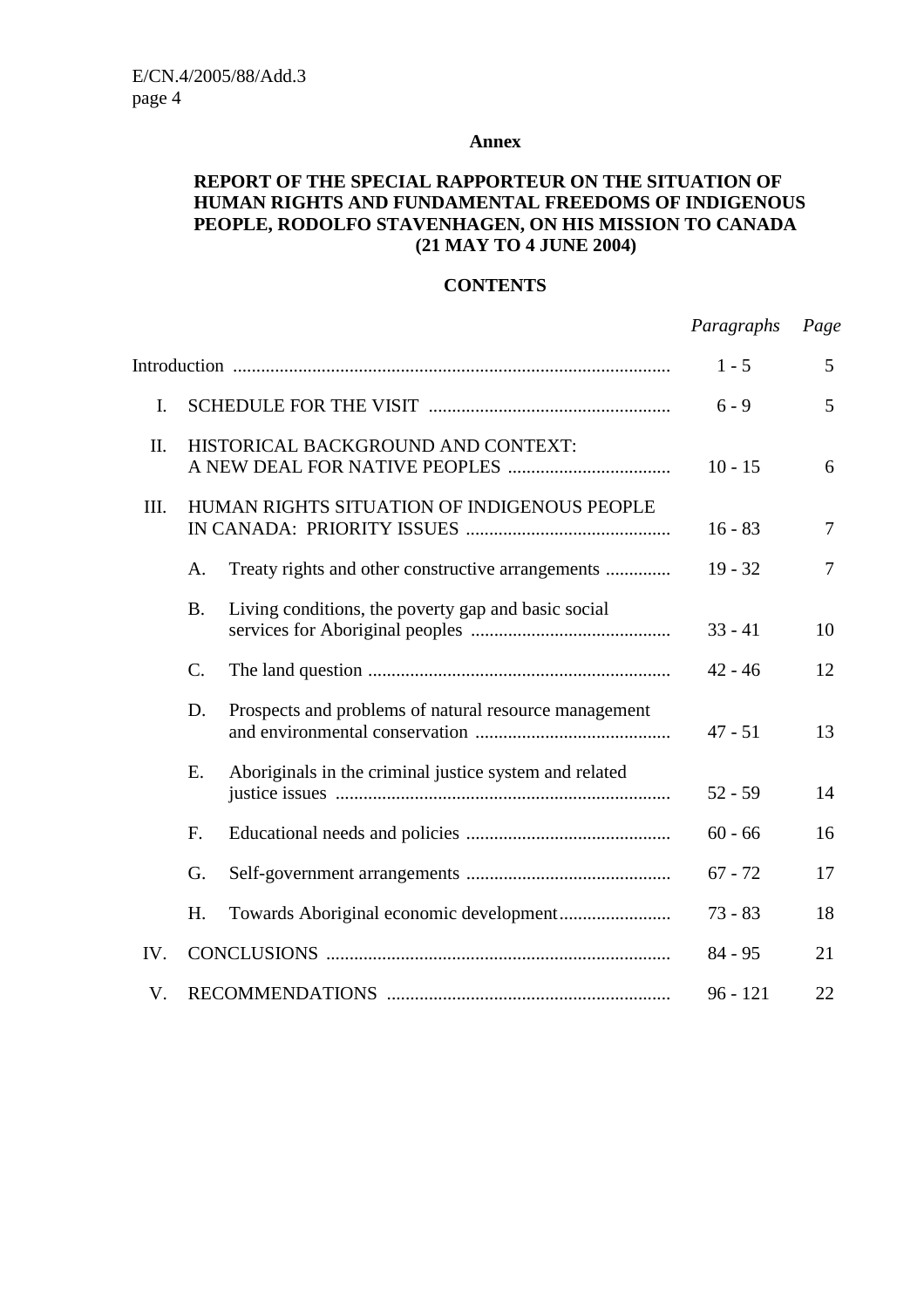#### **Introduction**

1. Pursuant to Commission on Human Rights resolution 2001/57 of 24 April 2001, which established his mandate, and at the invitation of the Government of Canada, the Special Rapporteur visited Canada from 21 May to 4 June 2004.

2. The Special Rapporteur would like to express his gratitude to the Government of Canada, and especially to Indian and Northern Affairs Canada (INAC), for its invitation and cooperation, as well as to the Assembly of First Nations for their support and to the many Aboriginal organizations and peoples that gave their time and provided useful information.

3. Out of Canada's total population of about 30 million over 1.3 million, or 4.4 per cent, are Aboriginal people, defined in the Constitution as Indians, Inuit and Métis. They comprise 52 nations or cultural groups, including 614 First Nation (Indian) communities.

4. Aboriginal people, who once lived freely on the land, are found in all of Canada's provinces and territories, and a large number also inhabit the metropolitan areas that concentrate the majority of Canada's population. The Constitution Act, 1982, recognizes the existing Aboriginal and treaty rights of Aboriginal peoples, and the courts have to some extent subsequently reaffirmed this recognition.

5. The Special Rapporteur is encouraged by Canada's commitment to ensure that the country's prosperity is shared by Aboriginal people, a goal to which the federal, provincial and territorial governments devote an impressive number of programmes and projects and considerable financial resources, as well as by Canada's commitment to close the unacceptable gaps between Aboriginal Canadians and the rest of the population in terms of educational attainment, employment and access to basic social services. This report on the main challenges faced by Aboriginal peoples in their quest to fully enjoy their human rights is based on information from various sources and on an exchange of views with federal, provincial and territorial authorities, leaders and representatives of indigenous communities and other indigenous, human rights and civil organizations.

#### **I. SCHEDULE FOR THE VISIT**

6. The Special Rapporteur visited Nova Scotia, Quebec, Nunavut, Manitoba and Ottawa, where he held consultations with government authorities at the federal and provincial levels. He met principally with Michael Horgan, Deputy Minister of Indian and Northern Affairs Canada (INAC) and several of his collaborators; Chantal Bernier, Assistant Deputy Minister of Public Security and Emergency Preparedness (PSEP), Elisabeth Sanderson, Assistant Deputy Attorney-General, the Director Generals of Canadian Heritage, National Archives Canada, Privy Council Office, Foreign Affairs Canada, Indian Residential Schools Resolution Canada, Health Canada and a number of officials from other departments.

7. At the provincial level, the Special Rapporteur met, among others, in Nova Scotia, with the Deputy Minister of Aboriginal Affairs and the Associate Regional Director General of INAC, in Nunavut with several Deputy Ministers and officials of the territorial government. In Quebec he met with the Assistant Deputy Minister and other officials for Aboriginal Affairs and other departments of the provincial government.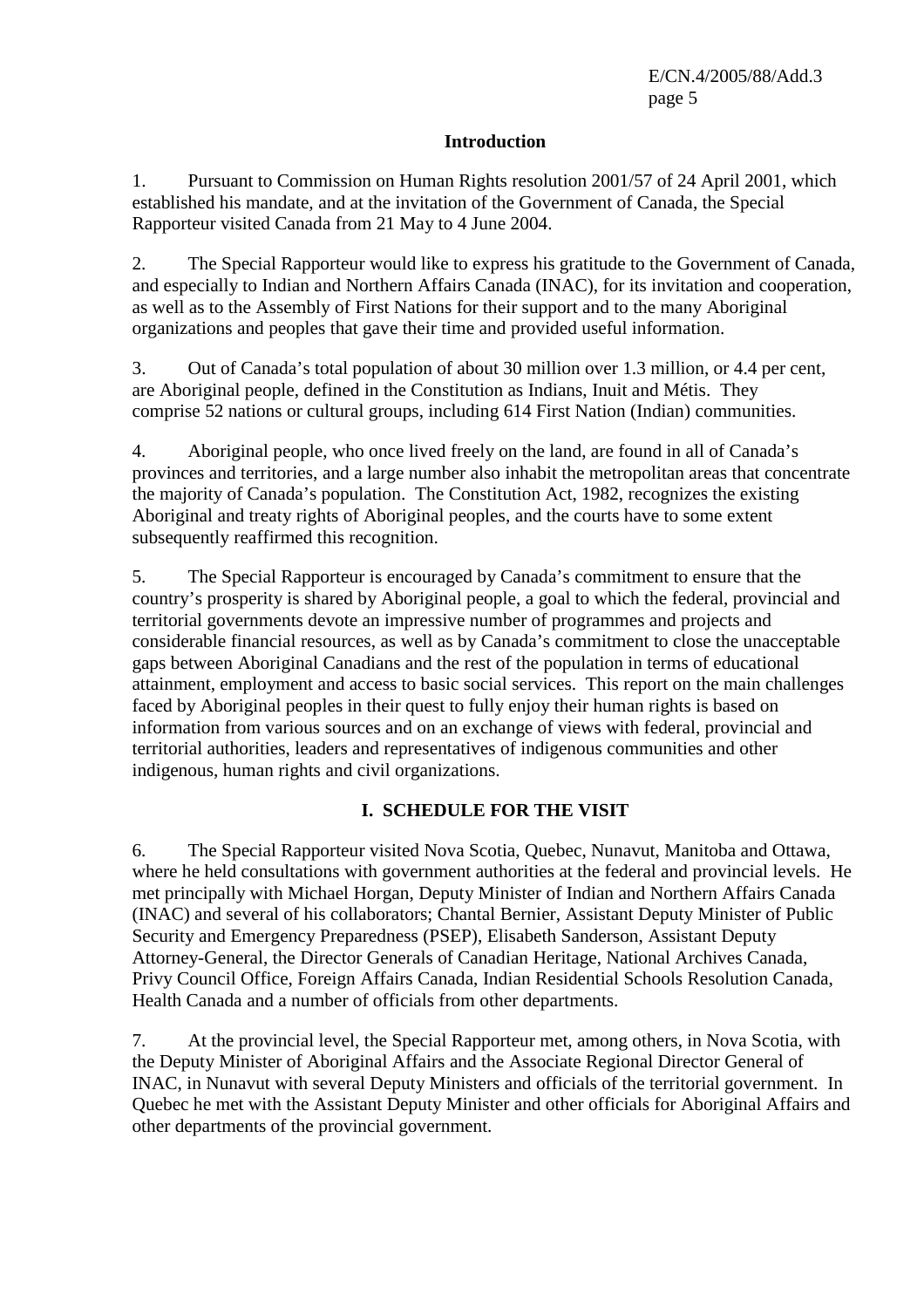8. The Special Rapporteur also visited several Mi'kmaq, Mohawk, Cree, Ojibway, Algonquin, Huron, Inuit and Métis communities in the country. Furthermore, he met with leaders of the Assembly of First Nations, the Congress of Aboriginal Peoples, the Métis National Council, the Native Women's Association of Canada and other organizations.

9. He also met with members of the Canadian Human Rights Commission, a number of non-governmental organizations, members of academic institutions as well as with Wayne Lord and Wilton Littlechild, members of the United Nations Permanent Forum on Indigenous Issues.

# **II. HISTORICAL BACKGROUND AND CONTEXT: A NEW DEAL FOR NATIVE PEOPLES**

10. The situation of the Aboriginal peoples derives from the earliest colonial relationships between the native population and the European settlers, and their rights emanate in modern times from a number of founding legal documents such as the Royal Proclamation of 1763, followed over a century later by the Indian Act of 1876 whereby the Government assumed power to control all aspects of the lives of Indians living on reserves through a federally appointed resident Indian Agent. Aboriginal people lost most of their traditional lands during subsequent decades, and were subjected to a process of assimilation as individuals into Canadian society.

11. The Indian Act was amended several times but was never abolished; it remains the statutory regime for status Indians on reserve unless those First Nations are self-governing. With respect to fundamental recognition of Aboriginal rights, section 35 of the Constitution Act, 1982, recognizes and affirms "the existing Aboriginal and treaty rights" of the Aboriginal peoples of Canada, which, Aboriginal peoples assert, include their inherent rights to land, self-government and economic autonomy. The Constitution Act, 1982, also includes Canada's Charter of Rights and Freedoms.

12. In 1996, the Canadian Royal Commission on Aboriginal Peoples (RCAP) submitted its final report, the most thorough study on the situation of Canada's indigenous people ever carried out; its numerous recommendations have opened the way to the solution of long-standing problems afflicting the relations between these peoples and the various orders of Government in Canada. The Government of Canada responded to the challenge by creating in 1998 the Aboriginal Action Plan named "Gathering Strength", which it presented as a long-term, broad-based policy approach designed to increase the quality of life and promote the self-sufficiency of Aboriginal people.

13. Today, there are 2,787 First Nation reserves (land set apart and designated as a reserve for the use and occupancy of an Indian group or band) across the country, comprising 31,771.5 km².

14. In addition, between 1975 and 2004, nearly 500,000 km² of land have come under the direct control of Aboriginal groups through the comprehensive claims process. As a result of migration and urban spread, more than 50 per cent of Canada's Aboriginal population is now estimated to live in cities.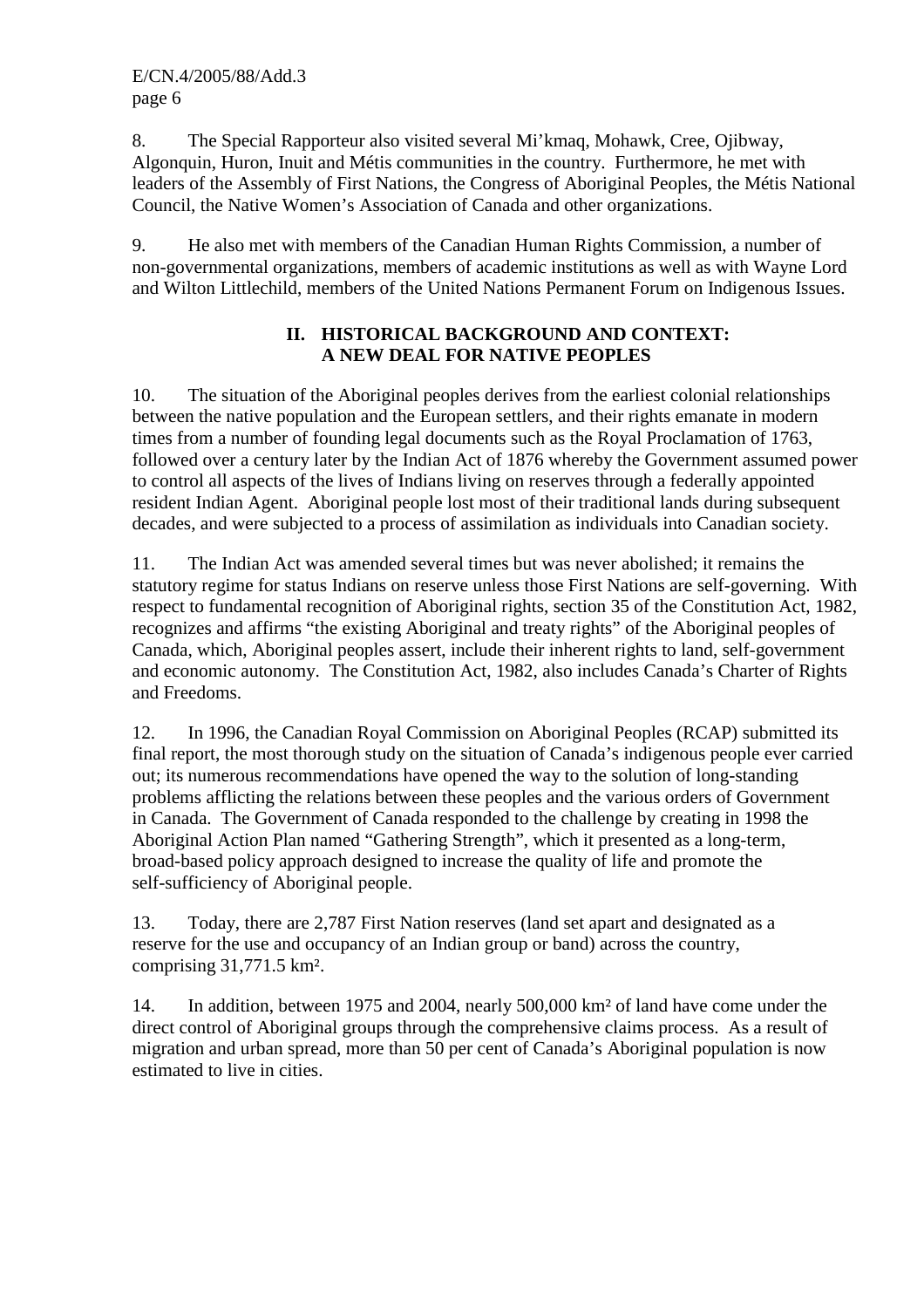E/CN.4/2005/88/Add.3 page 7

15. While the federal responsibility for First Nations people living on reserve lands, Inuit, Métis and non-status Indians rests with the Minister of Indian Affairs and Northern Development and Federal Interlocutor for Métis and Non-Status Indians, a number of responsibilities in relation to Métis and non-status Indians also rest with provincial governments. Numerous bands and communities are still struggling to obtain their own reserves.

#### **III. HUMAN RIGHTS SITUATION OF INDIGENOUS PEOPLE IN CANADA: PRIORITY ISSUES**

16. The human rights situation of the Aboriginal people of Canada results not only from the different geographical settings and their socio-cultural variety, but also from the different approaches of public policy and the complex set of laws and jurisdictions governing relations between the State and the various categories of Aboriginal populations.

17. The Canadian Human Rights Commission views the social and economic situation of Aboriginal people as among the most pressing human rights issues facing Canada. While the Commission is not mandated to monitor the human rights of First Nations under the Indian Act, as stated in section 67 of the Canadian Human Rights Act, it has called for special measures, such as an Aboriginal Employment Preferences Policy. Canada has not yet ratified Convention No. 169 of the International Labour Organization concerning Indigenous and Tribal Peoples in Independent Countries.

18. Aboriginal peoples are represented by numerous publicly recognized organizations such as the Assembly of First Nations, the Congress of Aboriginal Peoples, the Métis National Council, the Inuit Tapiriit Kantami, the Native Women's Association as well as regional and local councils of chiefs and others.

# **A. Treaty rights and other constructive arrangements**

19. The specific rights of Aboriginal peoples are in part recognized in 11 numbered and other treaties between the Government and specific Indian nations signed during the nineteenth and part of the twentieth centuries. Land claims settlements or agreements concluded after 1973 are known as "modern treaties". Whereas these treaties recognize certain rights of First Nations, some Aboriginal representatives consider that they are framed so as to lead to the extinguishment or relinquishment of their ancestral Aboriginal rights in exchange for final compensation, something the texts of many modern treaties themselves appear to confirm.

20. Some First Nations have accepted this solution but others consider releasing their constitutionally recognized and affirmed rights through a negotiated settlement as unacceptable. Government authorities have assured the Special Rapporteur that the new treaties do not imply the extinguishment of rights, but a number of Aboriginal representatives who met with him consider that the modern treaties approach does in fact continue to lead to the "release" or extinguishment of rights. In 1999, in its concluding observations on the fourth periodic report of Canada (CCPR/C/79/Add.105) the Human Rights Committee recommended that the practice of extinguishing inherent Aboriginal rights be abandoned as incompatible with article 1 of the International Covenant on Civil and Political Rights, a recommendation that the Special Rapporteur fully supports.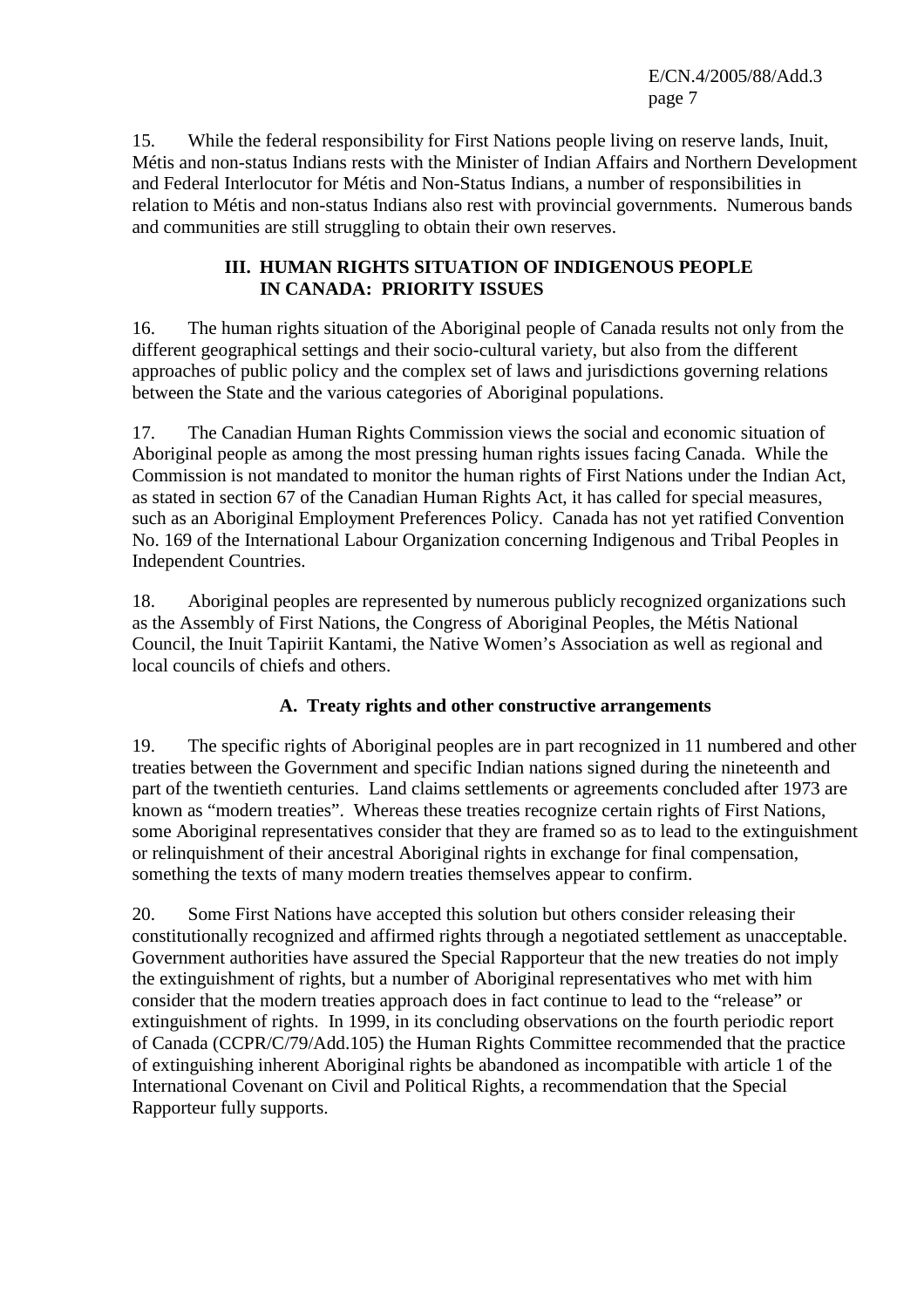21. In recent years these issues have been brought before the Supreme Court for legal interpretation, and certain landmark cases have contributed to reaffirming Aboriginal rights in various areas. It is claimed, however, that indigenous communities must often return to the courts to obtain compliance by the Government with earlier court decisions. This has led to almost endless and costly litigation so that all parties involved appear to be eager to find other more efficient solutions. A possible alternative would be legislation on Aboriginal treaty and constitutional rights. A step in this direction was taken in October 2004 with the introduction in the Senate of the First Nations Government Recognition Act (Bill S-16).

22. Concerning self-governance issues that are crucial for most of the Aboriginal peoples in the country, Canada announced the Inherent Right Policy in 1995, based on a general recognition of the inherent right of self-government as existing within the Constitution. The central objective of self-government agreements is to provide clarity and predictability for the exercise of law-making powers by Aboriginal, federal and provincial/territorial governments. First Nations, however, remain sceptical.

23. Agreements between the federal, provincial/territorial governments and Aboriginal groups may bring benefits to Aboriginal peoples but the uneven negotiating power between the parties tends to tilt the balance in favour of the interests of the federal or provincial governments. This is especially true for the long-term release or extinguishment of Aboriginal rights to land and resources, which are recognized and affirmed in the Constitution. For instance, according to the Labrador Land Claims Agreement the Inuit will cede and release all their Aboriginal rights outside Labrador Inuit Lands. Yet the more than 40 Aboriginal rights rulings by the Supreme Court of Canada in the last 30 years have begun to redress the imbalance of negotiating power between governments and claimant Aboriginal groups.

24. Currently, Canada is negotiating at approximately 72 tables with 437 Aboriginal communities. In British Columbia, the Yukon, the Northwest Territories, Quebec and Labrador, self-government is being negotiated in conjunction with comprehensive land claims. In the Prairie provinces, Ontario and parts of Quebec, self-government is being negotiated as stand-alone. Negotiations are usually tripartite, involving the federal and provincial/territorial governments and the Aboriginal community or nation.

25. Most Inuit in the North share in one of several land claims agreements: the Inuvialuit Final Agreement (1984) in the western Arctic, the Labrador Inuit Land Claims Agreement (initialled by negotiators in 2003, but not yet finalized), and the Nunavut Land Claims Agreement Act and the Nunavut Act (1993), which created the new territory of Nunavut in 1999.

26. Following the James Bay and Northern Quebec Agreement of 1975 involving the Cree and Inuit of Northern Quebec, a further agreement known as "La Paix de Braves" was struck between Quebec and the James Bay Cree in 2002, by which Quebec's socio-economic responsibilities were transferred to the Cree through the establishment of several joint councils that deal with economic development, forests, mines, and hydroelectric management. Because the original agreement was not accompanied by an implementation plan, Canada is currently engaged in implementation negotiations with Quebec and the James Bay Cree.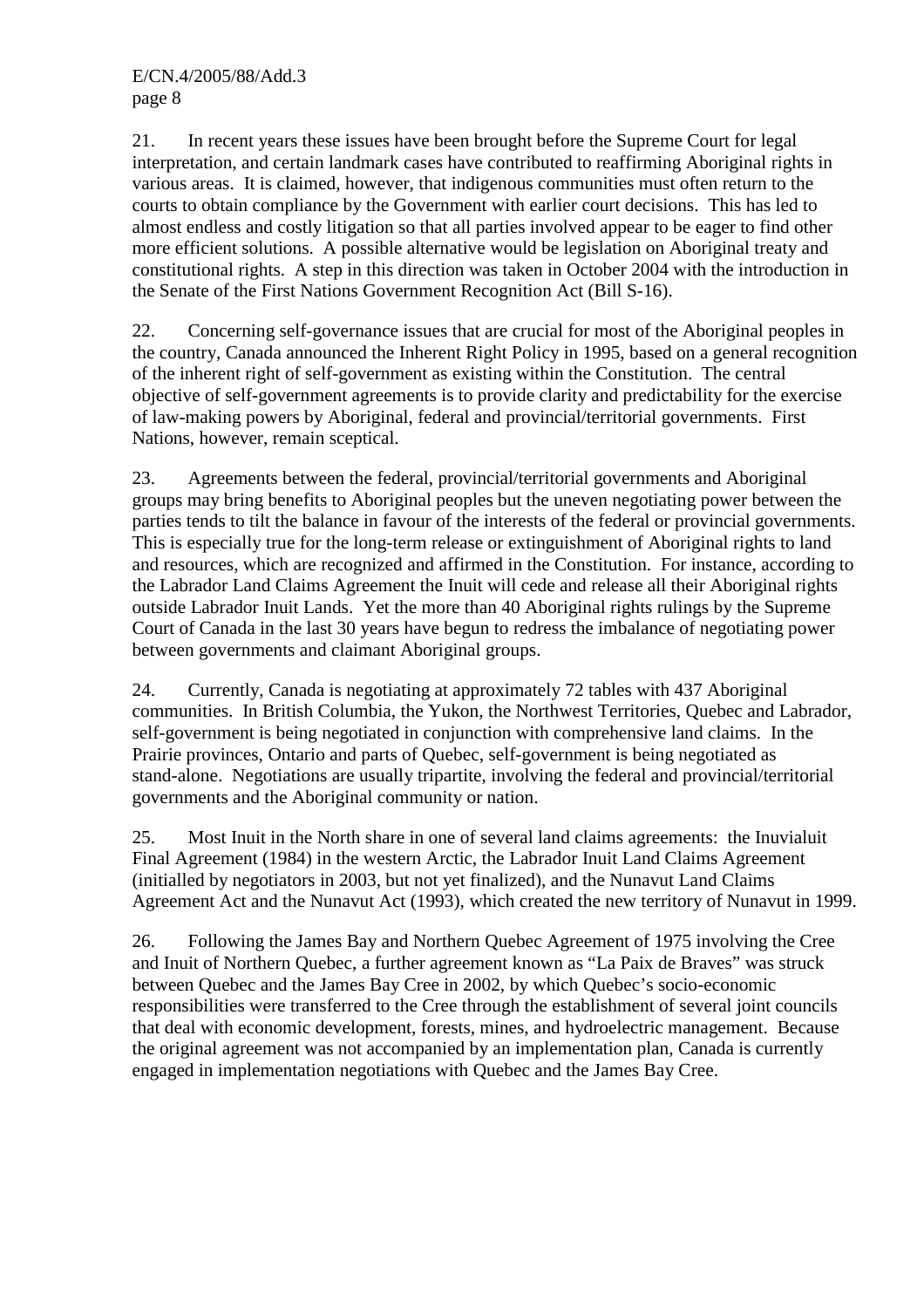27. After a quarter of a century of negotiation, the Nisga'a Final Agreement between the federal, British Columbia and Nisga'a First Nation governments became effective in 2000, applying to 5,500 people and covering land rights to 2,000 km² in the Nass Valley. Through the self-government provisions of the treaty, the Nisga'a have the legal authority to conduct their own affairs, including provisions for legal jurisdiction and the management of natural resources, in accordance with existing provincial legislation.

28. The Aboriginal signatories of all the modern treaties signed since 1975 have formed themselves into the Land Claims Agreement Coalition. They have called upon the federal Government of Canada to pay urgent attention to full and meaningful implementation of the socio-economic and developmental objectives of these agreements, warning that if conditions among signatory peoples continue to fail to improve meaningfully after the signing of such agreements, other Aboriginal peoples may conclude that there is no benefit flowing from such agreements, and would choose instead to litigate or pursue other approaches.

29. At the national level, the existing legal framework includes a number of distinct subcategories to which different sets of rights may apply. Thus First Nations are divided into status and non-status Indians, and the former in turn are distinguished in terms of being on or off reserve. The Métis and the Inuit claim land and territorial rights to which all of their identified members may not be equally entitled according to existing legislation. Between the cracks of these disparate sets of rights pertaining to the various legal subcategories are the rest of the Aboriginal people who may be First Nation members not recognized as status or non-status Indians, or unrecognized Métis or Inuit who identify themselves fully as Aboriginal people. In fact, most Aboriginal people of Canada, many of whom are urban dwellers, are not recognized as status Indians and do not fall under the jurisdiction of the Indian Act and INAC. They are often referred to as "the Forgotten People".

30. Specific human rights issues pertain to Indian status according to the Indian Act, such as the second and third generation loss of reserve membership if an Indian woman marries outside her community. This particularly sensitive human rights issue was inadequately addressed by the 1985 amendment to the Indian Act (Bill C-31, section 6), which according to the Aboriginal leaders has contributed to creating new divisions and new fears.

31. Similar concerns arise regarding matrimonial real property rights, which were denied under certain circumstances to Indian women living on reserves, an issue that the Native Women's Association raised with the Special Rapporteur. Despite several initiatives carried out by INAC to address it, the situation remains of great concern for many First Nations women in the country, and the Special Rapporteur considers that it deserves urgent attention.

32. While recognized in the Constitution as an Aboriginal people, the Métis have not been able to achieve recognition of their rights through modern treaties or arrangements. A number of court decisions, such as *Powley* in 2003, have affirmed certain Aboriginal rights of the Métis. RCAP urges the Government of Canada to deal with Métis people, like all other Aboriginal peoples, on a nation-to-nation basis, and urges federal, provincial and territorial governments to proceed rapidly with nation recognition so that Métis nation(s) can negotiate treaties or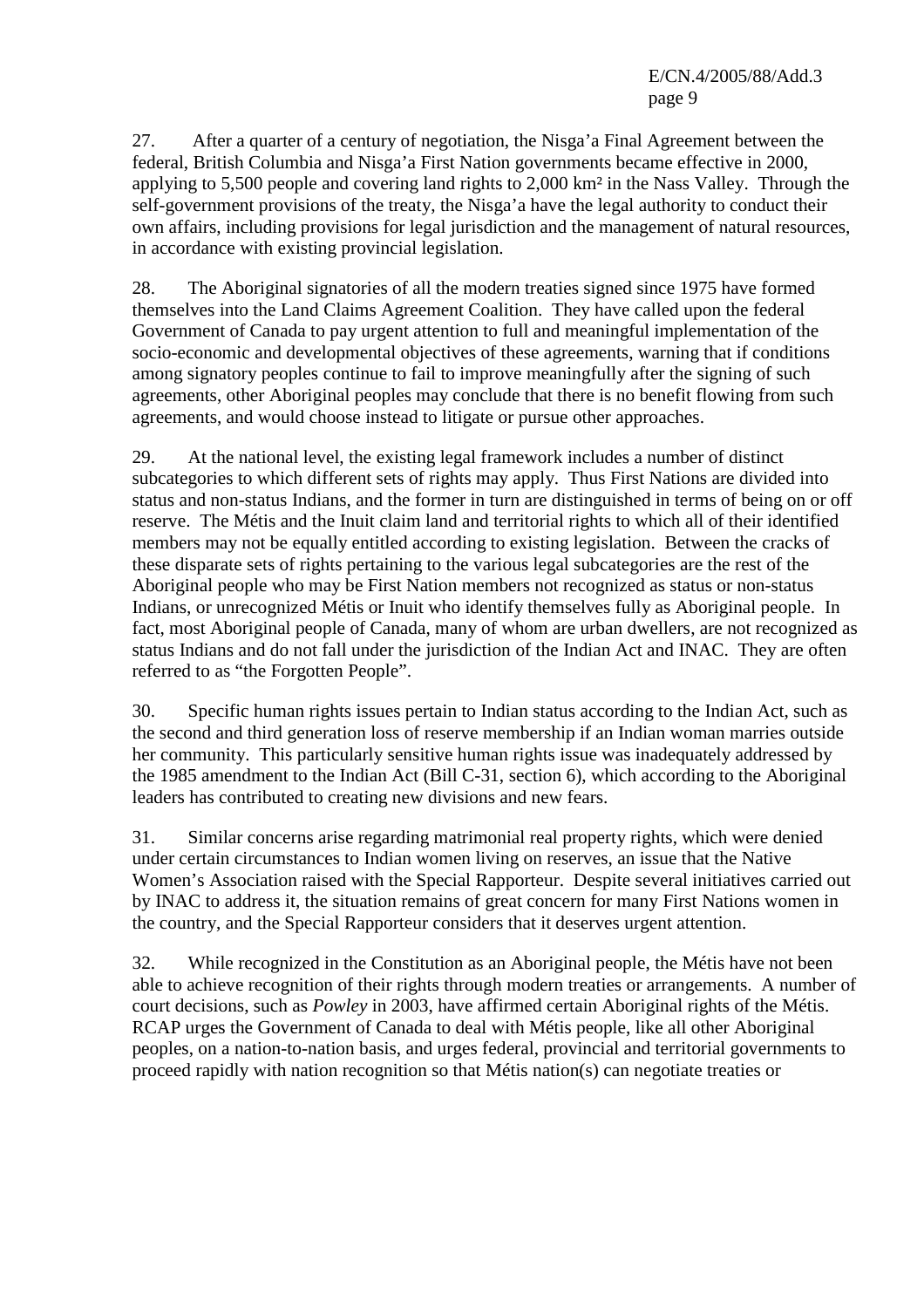E/CN.4/2005/88/Add.3 page 10

agreements in the same manner as other Aboriginal peoples. These would specify the powers of their governments, the extent of their land base, the compensation owing to them for past injustices, their Aboriginal rights, and the nature of their fiscal arrangements with other governments.

# **B. Living conditions, the poverty gap and basic social services for Aboriginal peoples**

# **Living conditions of Aboriginal peoples in Canada**

Aboriginal people's living standards have improved in the past 50 years, but they do not come close to those of non-Aboriginal people. The Royal Commission on Aboriginal Peoples reports that:

- − Life expectancy is lower and illness is more common;
- − Human problems, from family violence to alcohol abuse, are more common;
- − Fewer children graduate from high school, far fewer go on to colleges and universities;
- − The homes of Aboriginal people are more often flimsy, leaky and overcrowded;
- − Water and sanitation systems in Aboriginal communities are more often inadequate;
- − Fewer Aboriginal people have jobs; many more spend time in jails and prisons.

*Source*: www.ainc-inac.gc.ca/ch/rcap/.

33. Among the 174 countries included in the United Nations Development Programme *Human Development Report 2003*, Canada ranked eighth, with a score of 0.937 (it had ranked first in 1999). When the Human Development Index (HDI) is calculated for Registered Indians, however, it reveals a substantially lower score for this population, which would be ranked about forty-eighth among the countries in the report, according to the information received by the Special Rapporteur from the Aboriginal organizations in Canada. Canada recognizes that key indicators of socio-economic conditions for Aboriginal people are unacceptably lower than for non-Aboriginal Canadians.

34. Poverty, according to the Canadian Council on Social Development, is one of the most pressing problems facing Aboriginal peoples, particularly in cities, where 60 per cent of Aboriginal children live below the poverty line. In Winnipeg, 80 per cent of inner city Aboriginal households reported incomes under the poverty line, a much higher percentage than other poor families.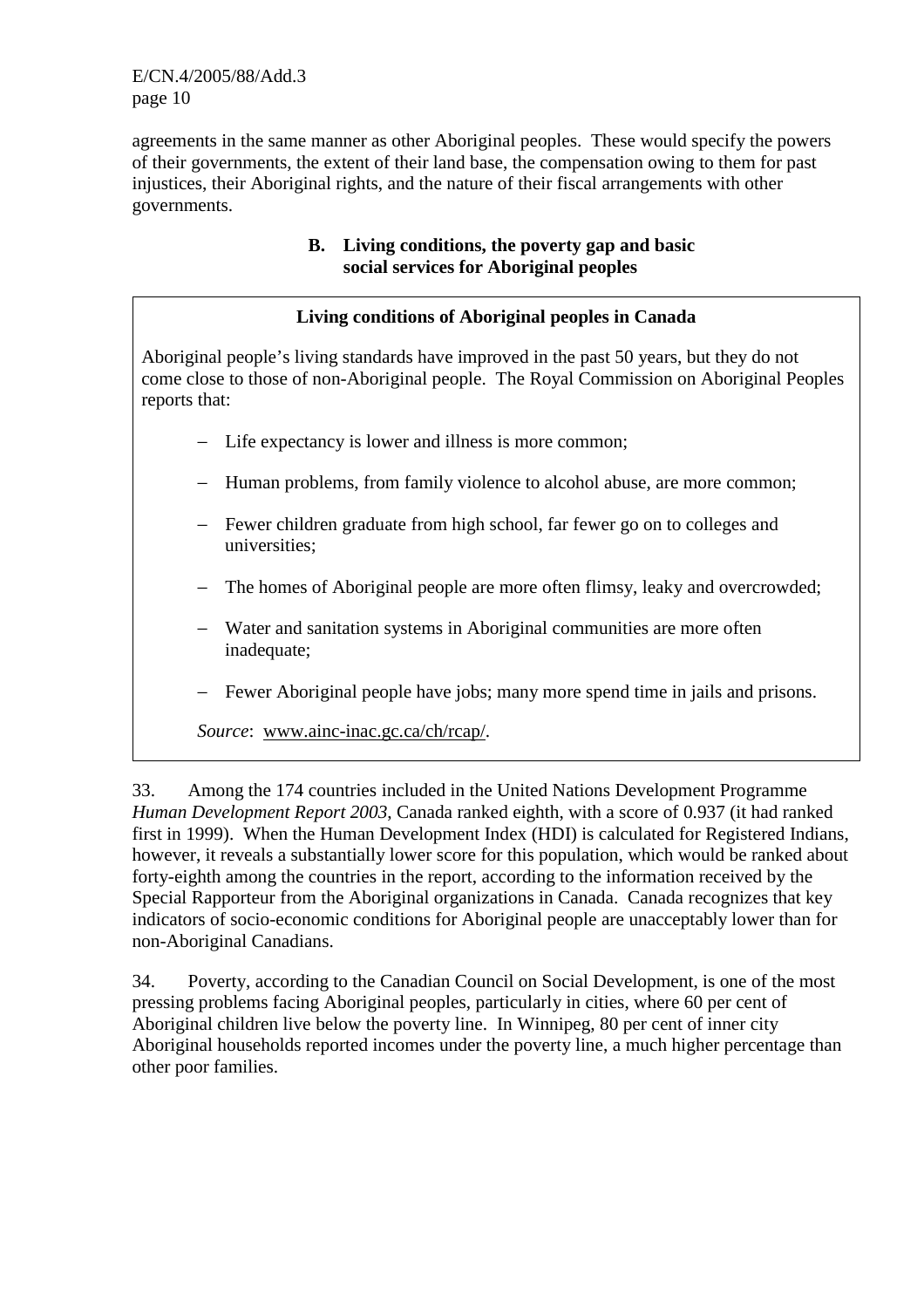35. Most First Nations and Inuit live in small, dispersed communities (less than 1,000 people). Although 83 per cent have year-round road access, 18 per cent live in communities isolated from health services, whereas 20 per cent have inadequate water and sewer systems. Aboriginal social and economic indicators are gradually improving, even if the land claims process has not provided instant solutions to the long-standing problems associated with Aboriginal poverty.

36. A major problem confronting Aboriginal people concerns housing which, for First Nations, is principally the responsibility of INAC. RCAP reports that houses occupied by Aboriginal people are twice as likely to be in need of major repairs than those of other Canadians. On reserves, 13,400 homes need such repairs and 6,000 need outright replacement. Aboriginal homes are generally overcrowded, and are 90 times more likely than those of other Canadians to be without piped water. On reserves, more than 10,000 homes have no indoor plumbing. About one reserve community in four has a substandard water or sewage system. Approximately 55 per cent live in communities where half of the houses are inadequate. The Special Rapporteur visited several Pimicikamak communities in Manitoba and was able to observe first-hand the substandard conditions of the homes of numerous community members (deteriorated units, toxic mould, lack of heating and insulation, leakage of pipes, etc.).

37. On the other hand, some negotiated agreements between the Government and First Nations have provided resources for repairs and the building of adequate new homes. This is the case of Mistissini, a relatively well-to-do Cree community in Quebec also visited by the Special Rapporteur, which due to its unique situation received considerable transfer payments from the Government. Yet it is unlikely that the RCAP proposal for a commitment to ensure that Aboriginal housing needs are fully met within 10 years will be achieved at the current rate of housing renewal in Aboriginal communities.

38. In Nunavut, the existing social housing units are among the oldest, smallest and most crowded in Canada. There is a severe housing shortage in Nunavut that adversely affects the health of Inuit, in particular of children, and it is estimated that 3,500 new units are needed over the next five years.

39. The overall health of Inuit continues to lag far behind that of other Canadians. Life expectancy is 10 years lower than the rest of Canada. Many health indicators are getting worse. Arctic research shows that changes in traditional diets lead to increased health problems, particularly of mental health, characterized by increased rates of depression, seasonal affective disorder, anxiety and suicide. Inuit leaders are deeply concerned that the housing, education, health and suicide situation have reached crisis proportions and are not being addressed by the federal Government.

40. The health status of Aboriginal people in Canada has been described by RCAP as both a tragedy and a crisis. Health Canada reports that the gap in life expectancy between Registered Indians and other Canadians is 6.4 years. Illness of almost every kind occurs more often among Aboriginal people than among other Canadians. For example, the rate of tuberculosis is 6 times higher, that of heart disease 1.5 times higher and that of diabetes 4 times higher than among other Canadians. The high rate of diabetes, which was mentioned to the Special Rapporteur in many communities, is related to rapidly changing lifestyles and food habits of Aboriginal people within a short generational span. New AIDS cases are significantly more frequent among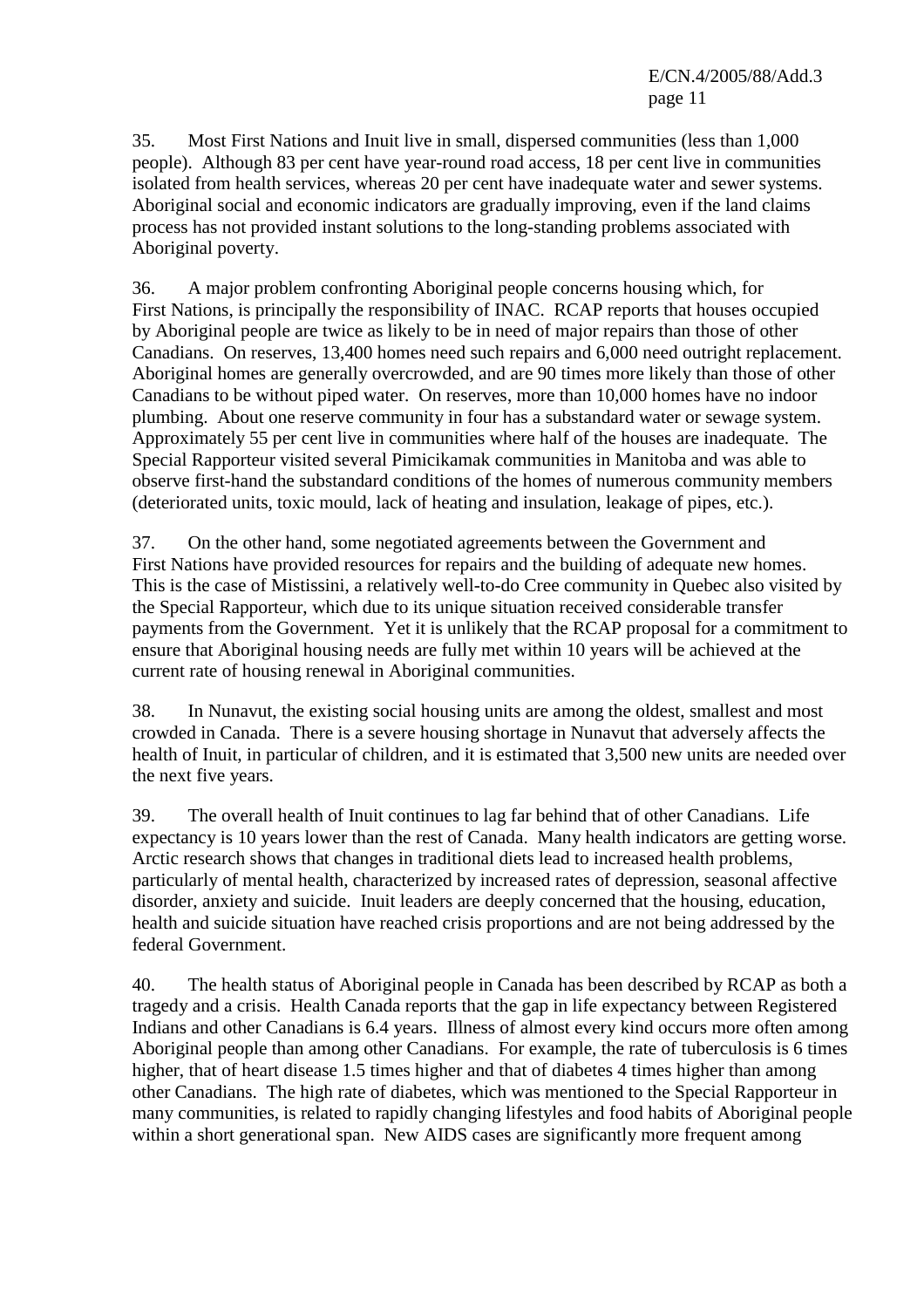Aboriginals, and a leading cause of death among Aboriginal children and youth is suicide, a severe social problem that requires long-term integrated policies at all levels. The suicide rate in Nunavut is 10 times higher than the national average.

41. Intrafamily abuse and violence are serious problems, but they are the tip of an iceberg that began to form when Aboriginal communities lost their independent self-determining powers and Aboriginal families lost authority and influence over their children. One promising approach has been the setting up of community healing lodges and healing centres to fill the acute need for residential treatment for people overwhelmed by social, emotional and spiritual distress. Child welfare is one of the services that Aboriginal people want most to control for themselves. There are numerous Aboriginal child welfare agencies, many of them funded by INAC across Canada serving status Indians. In Manitoba, Aboriginal children make up 21 per cent of Manitoba's population under age 15 but 78 per cent of the children in care of Child and Family Services.

# **C. The land question**

42. Recognizing that Canada owes Aboriginal peoples lands and resources for both contemporary and historical reasons, RCAP called for enough land and resources to give them something adequate to call "home" - not just adequate physical and socio-economic space but a place of cultural and spiritual meaning as well to allow for traditional pursuits such as hunting and trapping, resources for economic self-reliance, and to contribute significantly to the financing of self-government. Despite some progress made, the Special Rapporteur recognizes that these objectives have not yet been met.

43. Over the years, First Nations have lost most of their ancestral lands and current reserves make up only a small fraction of their original habitat. It is clear that in any comprehensive settlement land rights and governing rights must be dealt with hand in hand, as in the Nunavut agreement.

44. The Comprehensive Land Claims Agreements define a wide range of rights, responsibilities and benefits, including ownership of lands, fisheries and wildlife harvesting rights, participation in land and resource management, financial compensation, resource revenue sharing and economic development projects. Since 1973, 16 comprehensive land claim agreements have been signed in Canada covering about 40 per cent of its territory, and over 60 negotiation processes are currently underway in nine provinces and three territories.

45. Through the Specific Claims process, First Nations negotiate with the Government rather than going through the courts. Of about 1,300 claims filed, only 115 are being negotiated and 444 have been resolved, while 38 are being reviewed by the Indian Specific Claims Commission, which provides an appeal mechanism for First Nations. First Nations have received more than Can\$ 1.7 billion as well as the ability to acquire almost 3.5 million acres of land. However, Aboriginal critics indicate that at the current rate, outstanding claims will take many centuries to be addressed and that the settlements represent in total only a tiny fraction of the ongoing value of the lands and resources being accrued by non-native governments and citizens.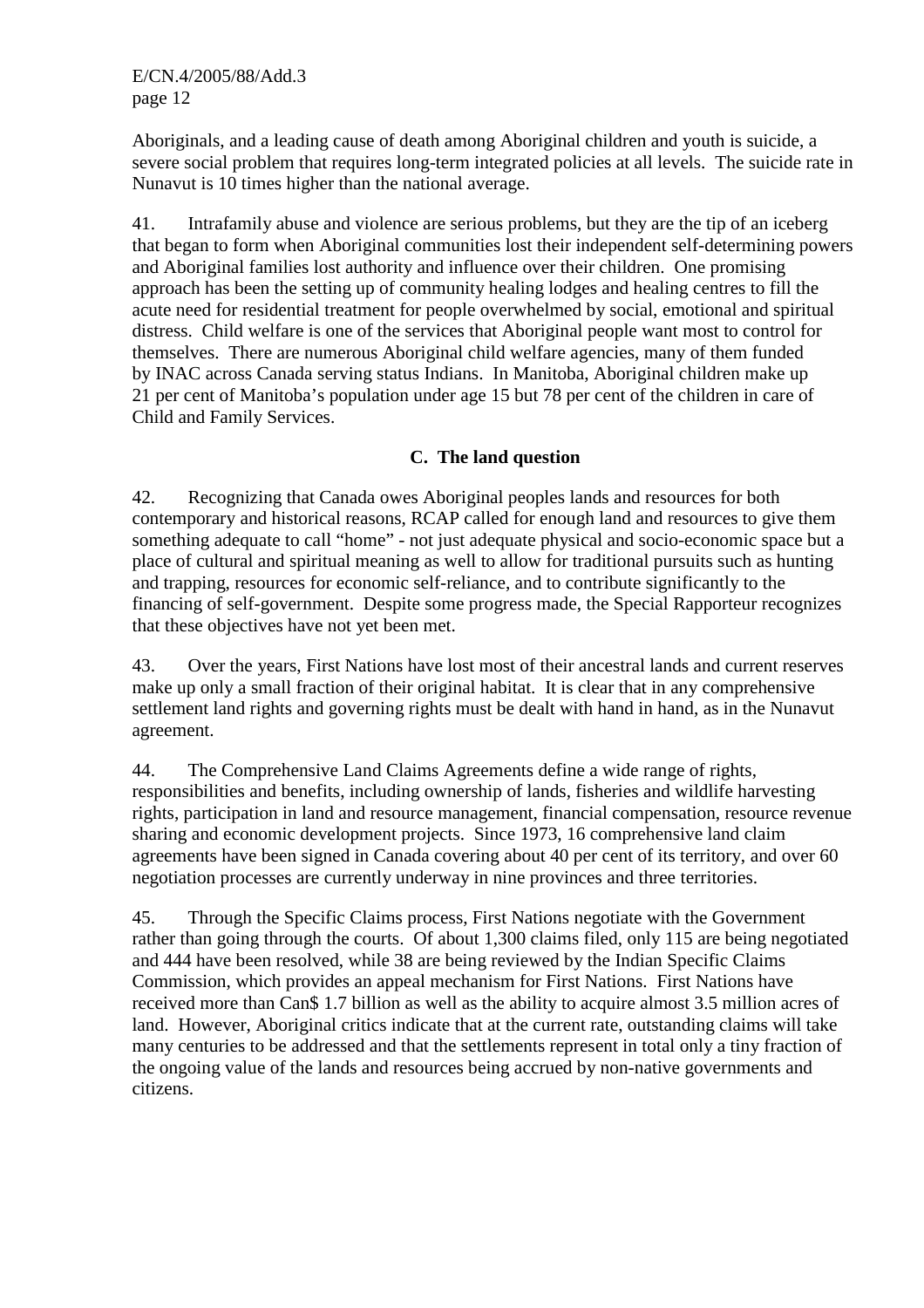E/CN.4/2005/88/Add.3 page 13

46. Despite official promises to the contrary, and except in northern Quebec and the Northwest Territories, the amount of land allocated for use by Aboriginal people is extremely small. Aboriginal lands south of the 60th parallel (mainly Indian reserves) make up less than one-half of one per cent of the Canadian land mass. Métis land claims have not been dealt with in any significant way, except partially in Alberta, leaving the Métis without a land and resource base and with no way of settling their grievances at the national level. Some Aboriginal nations have not received any land allocations and there have been few mechanisms to allow for the extension of the land and resource base of First Nations as their populations and needs grow. In other cases, the lands concerned are being denuded of natural resources before Aboriginal claims are recognized and can be addressed. The Special Rapporteur agrees with the recommendation made by RCAP that a possible solution could be the establishment of regional treaty commissions and an Aboriginal lands and treaties tribunal.

#### **D. Prospects and problems of natural resource management and environmental conservation**

47. The Special Rapporteur received numerous complaints from Aboriginal people regarding issues relating to their access to natural resources such as forests and fisheries. Their inherent right over natural resources is in many instances not recognized by the various orders of government and frequently the authorities apply other laws and statutes that limit the exercise of such Aboriginal rights.

48. For example, the Anishinaabe Nation in Ontario have experienced high levels of mercury contamination in their waters, fish and wildlife as a result of industrial wastes and poor forest management by non-Aboriginal business corporations, so that the health of the local population has been seriously affected. The Nation's Grand Chief insisted that "the health of the land and the people must be valued higher than the profit margins and stock values of multinational corporations", and that the community demands full partnership and participation in the management of their resources in view of their own sustainable development. Road blockades to stop people and equipment from engaging in activities that are not in compliance with Anishinaabe law, such as clear-cutting, began at Grassy Narrows in December 2002.

49. By the late 1980s, the combined effect of clear-cut logging, flooding and fluctuating water levels from the operation of dams and reservoirs, as well as the depletion of fish and game stocks, caused the Algonquins of Barriere Lake, Quebec, to organize a peaceful campaign of protests and blockades. Eventually, they signed a trilateral agreement with the federal and provincial governments that provides for local participation in resource management decisions. While the Government has provided resources to upgrade the housing stock in Barriere Lake, living conditions in the community are still below average, the housing situation is severe, and poverty and unemployment are high. Internal community divisions continue to plague negotiations with the authorities, and full implementation of the agreement has not yet been achieved.

50. As a result of two landmark Supreme Court decisions (*Sparrow* and *Marshall*) declaring that there is an Aboriginal right to fish for food and for social and ceremonial purposes, which takes priority over all other uses of fishery except conservation, the Department of Fisheries and Oceans decided to manage fisheries in agreement with 30 of the 34 affected First Nations; it also signed longer-term fishery agreements with 22 bands, and negotiations are continuing. The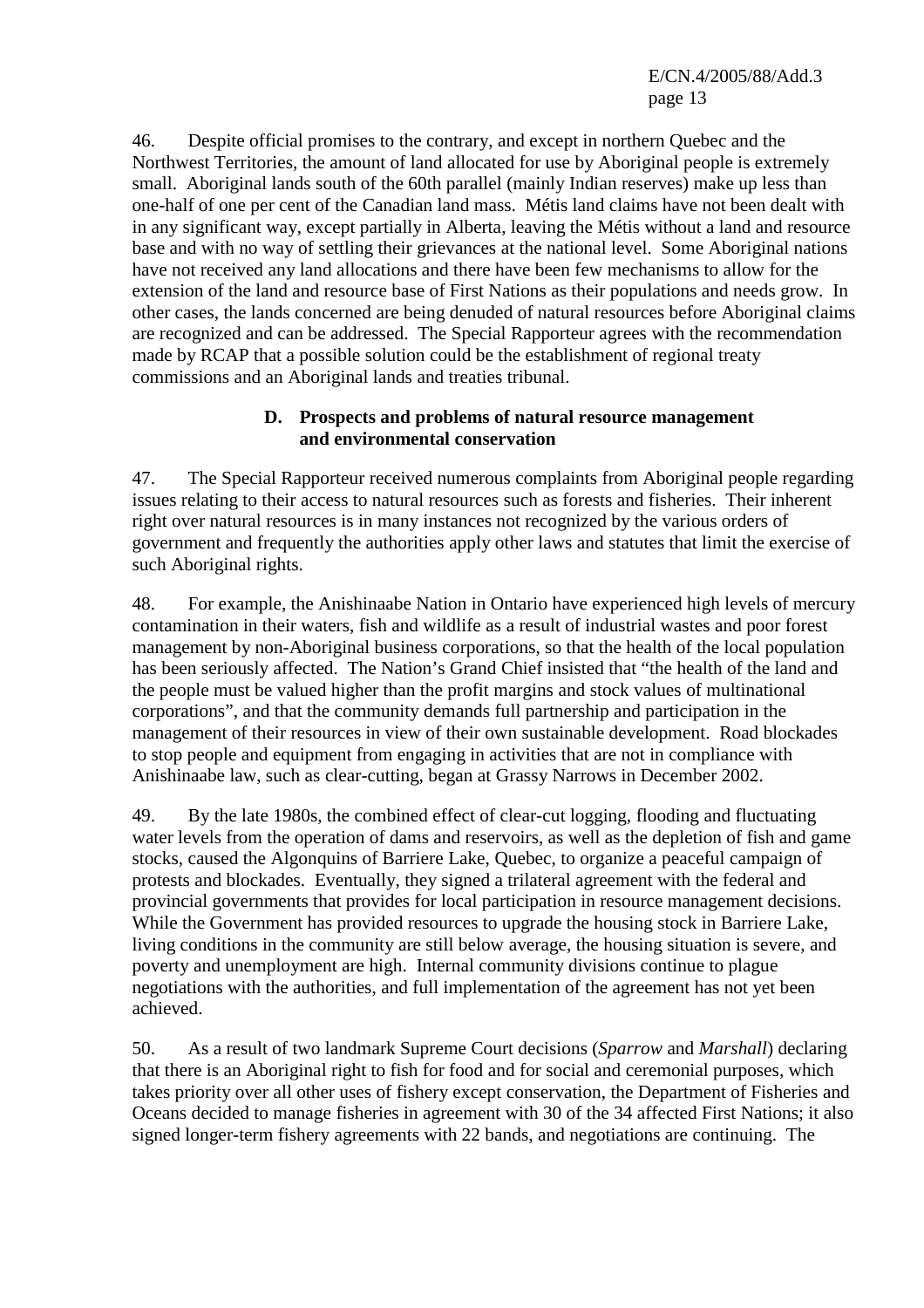Special Rapporteur visited one Mi'kmaq fishing community in Nova Scotia, Indian Brook, where the Department's licensing regulations are not in line with the Supreme Court's ruling on Aboriginal fishing rights, leading to confrontation between Mi'kmaq fishermen and government officials, and to renewed litigation. RCAP wisely suggests that the federal administration should proceed to protect Aboriginal rights in the light of Supreme Court rulings rather than to treat Aboriginals who exercise their rights as adversaries. In the opinion of the Special Rapporteur, that approach would also be consistent with international human rights practice.

51. Environmental concerns are widespread among Aboriginal peoples. The Arctic ecosystem is particularly vulnerable to the severe effects of global warming on the food supply, health and lifestyles of local Inuit communities. The Chair of the Inuit Circumpolar Conference, Sheila Watt-Cloutier of Nunavut, declared: "We have gone from the 'ice age' to the 'space age' in one generation …. The human rights of Inuit are under threat as a result of human-induced climate change. When we can no longer hunt on the sea-ice, and eat what we hunt, we will no longer exist as a people" and, referring to Persistent Organic Pollutants, added: "a poisoned Inuit child means a poisoned Arctic, means a poisoned planet". The Special Rapporteur shares this very serious concern and would like to draw the urgent attention of the Government of Canada and all members of the United Nations to the need for concerted action in this remote area of the world concerning the human rights implications of environmental changes for Arctic peoples.

# **E. Aboriginals in the criminal justice system and related justice issues**

52. The human rights of indigenous peoples are often measured by the performance of the criminal justice system. The Supreme Court of Canada finds "systemic discrimination in the criminal justice system". (*Report to the Special Rapporteur*, Native Law Center of Canada, College of Law, University of Saskatchewan, August 2002). In its final report, the Commission on First Nations and Métis Peoples and Justice Reform of Saskatchewan notes that "the issues facing First Nations and Métis people - and the reasons they come into conflict with the justice system - are rooted in failures in the areas of education, health and economic development". (*Legacy for Hope - An Agenda for Change*, vol. I (June 2004), p. 1). Whereas Aboriginal peoples argue that their own legal systems are recognized in the Constitution and have been affirmed by the Supreme Court, this recognition is not forthcoming in governmental policy or widespread practice, and it has not yet been implemented or recognized in ordinary legislation. The Native Law Center suggests the creation of an Aboriginal Attorney-General.

53. Innumerable studies note that the rate of crime is higher in Aboriginal communities. The arrest rate for Aboriginal crime is nearly double and the rate of incarceration nearly four times higher than the national average. In 1995, the Canadian Centre for Justice Statistics found that Aboriginal people were 5 times more likely to be charged with a crime in Calgary, 10.5 times more in Saskatoon, and 12 times more likely in Regina. While forming only 4.4 per cent of the total Canadian population, Aboriginal offenders make up 17 per cent of federal penitentiary inmates. The numbers reach critical levels in Manitoba, Saskatchewan and Alberta.

54. A number of complaints concerning alleged incidents of police brutality against Aboriginals were presented to the Special Rapporteur. In Saskatoon, several urban Indians were found frozen to death on the outskirts of the city. Some, who had made it back home alive, later told that they had been picked up by the police, harassed, and while in custody, dumped on some lonely road. They were lightly dressed and under the influence of alcohol. Colloquially, these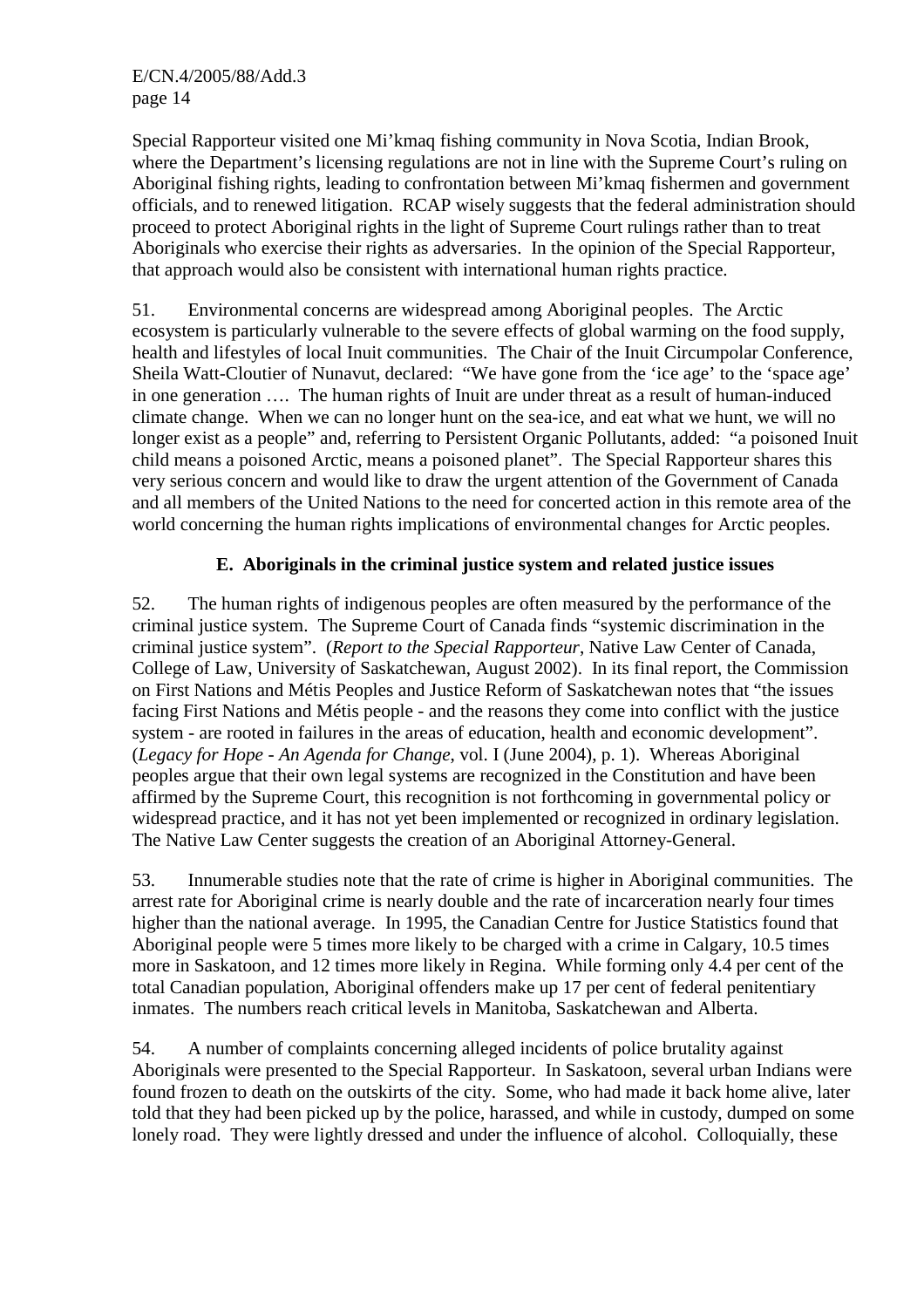procedures are referred to as "starlight tours". In Manitoba, the Special Rapporteur was given documents and reports on several instances of police brutality and physical abuse of urban Aboriginals in Winnipeg, sometimes accompanied by racist and discriminatory behaviour by police officers. A number of cases of police abuses were also reported in Ontario, occasionally resulting in the death of the victim. In some of the reported cases, commissions of inquiry were held, and in at least one instance police officers were charged.

55. The Commission on First Nations and Métis Peoples and Justice Reform of Saskatchewan noted that many First Nations and Métis people in this province have lost confidence in the justice system. Despite some progress in this field, the Commission stated that high incarceration rates among Aboriginal people show little sign of improvement. In its final report, the Commission concluded that "racism in police services does exist and is a major contributor to the environment of mistrust and misunderstanding that exists in Saskatchewan". Among its 122 recommendations, the Commission called for improved training programmes for officers who exhibit racist attitudes and a more aggressive strategy to recruit First Nations and Métis officers.

56. The Native Women's Association of Canada and other institutions report that approximately 500 Aboriginal women have been murdered or reported missing over the past 15 years. According to government sources, Aboriginal women are five times more likely to experience a violent death than other Canadian women. Many of these reports signal discriminatory and gender bias in policing, as well as overrepresentation of native women in the prison system. Disproportionate numbers of Aboriginal women are held in federal prisons. Although they account for only 3 per cent of the female population in Canada, in 2003 they made up 29 per cent of the women in federal prisons. They are singled out for segregation more often than other inmates and suffer higher rates of inmate abuse. There appears to be a need for an Aboriginal programme strategy for women sentenced at federal level.

57. To deal with some of these matters, the Aboriginal Justice Strategy (AJS) is set to implement key elements of the Government of Canada's response to the issues faced by Aboriginal people in the justice system. This programme addresses overrepresentation of Aboriginal people in the justice system, the lack of Aboriginal involvement in decision-making, and the lack of understanding of cultural differences by the justice system. Likewise, the Aboriginal Justice Learning Network (AJLN) was established to act as a vehicle of communication between the current justice system and Aboriginal communities. Other programmes also emphasize the need for new social approaches.

58. Some Aboriginal communities are actively involved in managing their own justice systems. Thus, for example, the Mohawk Council established the Akwesasne Department of Justice, which provides court, probation, parole, native court-worker, mediation, community sentencing and legislative development services.

59. Nine years after the shooting in 1995 by the police of three unarmed Chippewa land rights demonstrators at Ipperwash, the Government of Ontario established a judicial inquiry into the circumstances surrounding the death of the unarmed demonstrator Dudley George, as called for by the Special Rapporteur on extrajudicial, summary or arbitrary executions and the Human Rights Committee. The establishment of this inquiry involving a wide range of Aboriginal parties is commendable. However, the Government of Canada (which is constitutionally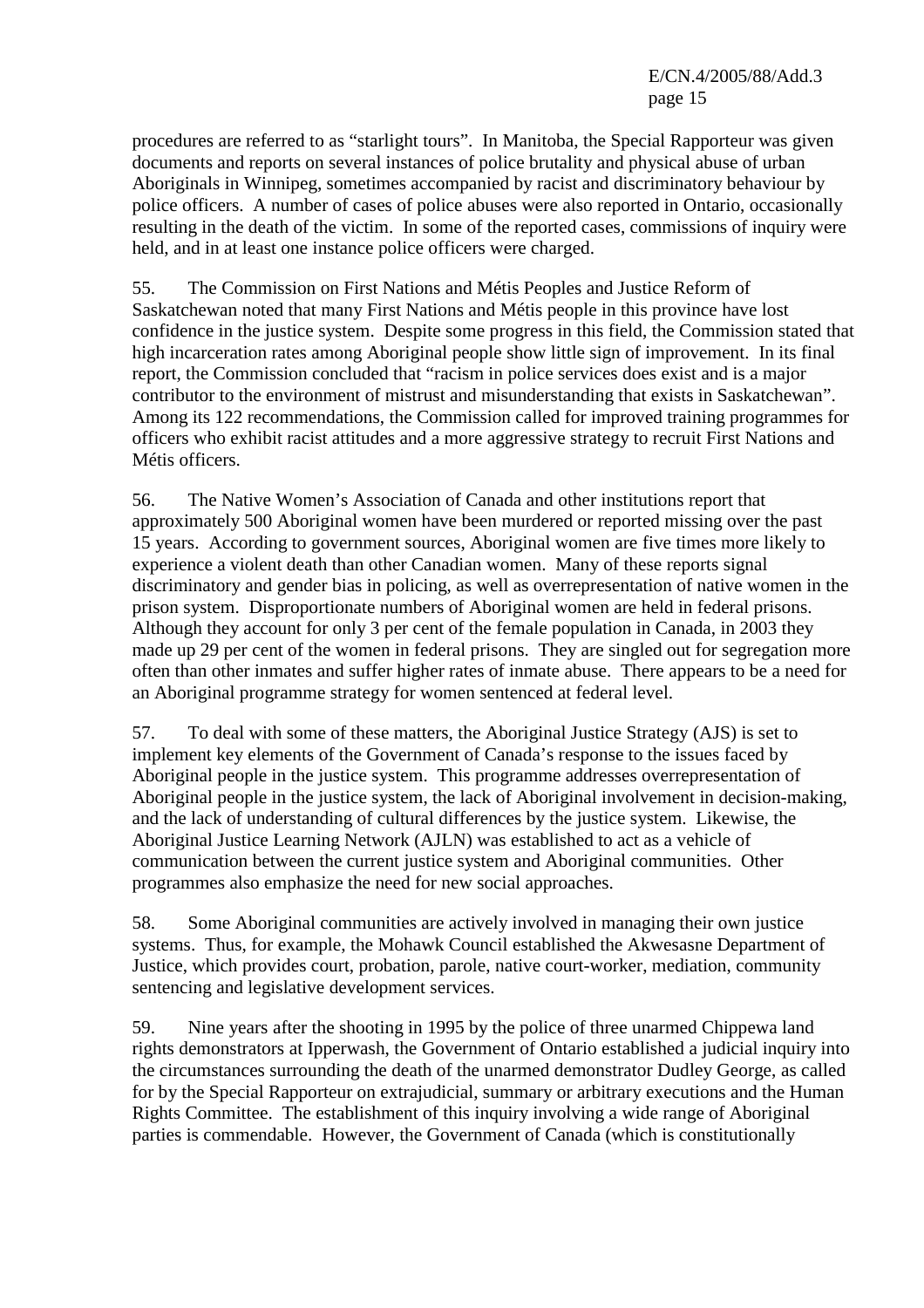E/CN.4/2005/88/Add.3 page 16

exclusively responsible for "Indians and lands reserved for Indians", and whose military confiscation of the Chippewas' entire reserve lands in 1942 led to the demonstrations) is refusing to participate as a party to the inquiry, on the grounds that the inquiry lacks jurisdiction over federal matters, including "Indian lands"; but it has provided the inquiry with documents relevant to the events. This is a highly disturbing position, one that will limit the utility of this inquiry into governmental takings of First Nations reserve lands.

#### **F. Educational needs and policies**

60. Aboriginal peoples in Canada are still trying to overcome the heritage of a colonial educational system, which severely disrupted Aboriginal families, their cultures and identities. Children in particular were targeted time and again in official strategies to control and assimilate Aboriginal people. Residential schools, which for several generations Aboriginal children were compelled to attend away from their families, communities and traditional lands, did the greatest damage. They were forbidden to speak the only languages they knew and taught to reject their homes, their heritage and, by extension, themselves, thus contributing to the political, cultural and economic decline of many Aboriginal communities and people.

61. Canada is engaged in addressing the wrongs suffered in the residential school system by several generations of Aboriginal families through the Indian Residential Schools Resolution programme. Over the years, over 12,000 legal claims have been filed against Canada by victims of physical deprivation and abuse in these schools, some of which are dealt with through alternative dispute resolution mechanisms. Canada has carried out a remarkable action to address this issue even if, overall, monetary compensation packages to victims do not really provide a meaningful response to language and culture loss endured by several generations of Aboriginal children. Numerous Aboriginal informants spoke to the Special Rapporteur about the transgenerational grief suffered because of the loss of culture, identity and meaningful parenting that has marked community life as a result of the residential school experience, and that may have been one of the factors leading to the high rate of suicide among Aboriginal adolescents.

62. While schooling on reserves is a federal responsibility, in other Aboriginal communities it is the task of provincial and territorial governments. In Quebec nine Aboriginal languages may be taught in Aboriginal community schools, whereas off reserve Indians are schooled in French or English. The James Bay Agreement provides the Cree and Inuit of northern Quebec with special powers regarding Aboriginal schools and teacher training. The Mi'kmaq have jurisdiction over their own education since the late 1990s. Other Aboriginal communities are negotiating similar arrangements with the government.

63. In Nunavut over half the adult population does not have a high school diploma and high school graduation rates are well below the national average. Unemployment is high and Inuit have not been integrated in the public civil service as rapidly as had been foreseen. Only 40 per cent of all school-age Aboriginal children were attending school full time. Ninty-six per cent of the more than 8,000 students in Nunavut are Inuit and Inuktitut language is taught in schools, yet no Inuktitut language school exists and there is no K-12 Inuktitut curriculum. As education is within the jurisdiction of the territorial government, and not a federal responsibility, Nunavut has not received any federal funds targeted for specific Aboriginal education.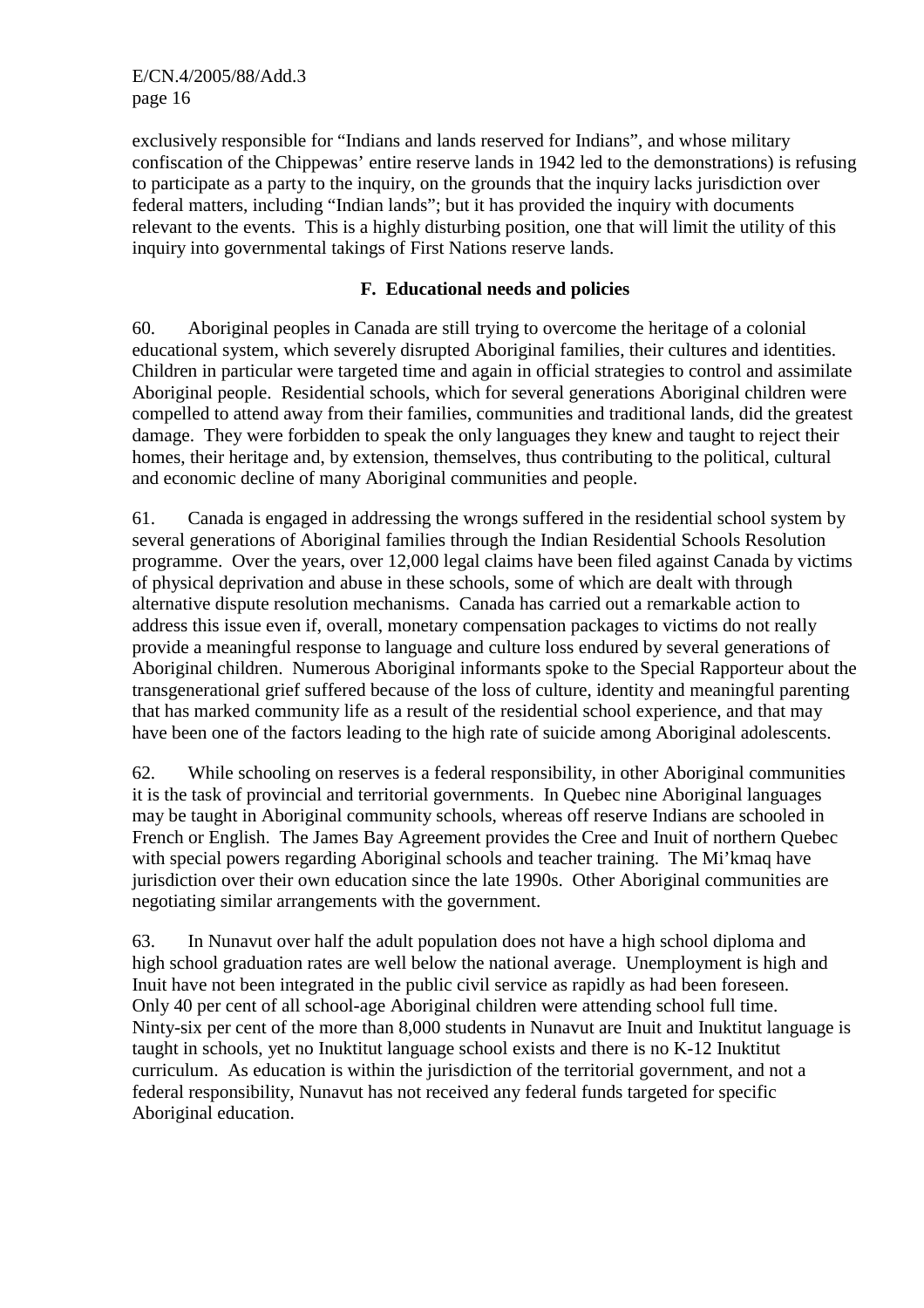E/CN.4/2005/88/Add.3 page 17

64. A report on Edmonton schools indicates that minority and Aboriginal students are often victims of racism, whereas a study in Winnipeg notes that Aboriginal students are marginalized by the school system. Another national study indicates that there is very little teaching about Aboriginal people in Canadian schools, so that graduating students have almost no valid or accurate knowledge about Aboriginal peoples. It must be noted many provinces are making efforts to address Aboriginal education issues.

65. The Minister's National Working Group on Education reports that First Nation education is in a crisis. With some outstanding exceptions, there is no education system, no education accountability, no goals or objectives, and in many cases investments in Aboriginal education face comparative disparities. However, there are also some outstanding successful cases where the needs of remote communities are addressed and where First Nation cultures are celebrated in a positive and supportive learning environment. Efforts are underway to develop university level education for Aboriginal students, such as the First Nations University of Canada and the Nunavut Arctic College in Iqaluit, or the Nisga'a House of Wisdom, which has already attracted international scholars.

66. The federal Canadian Heritage Department supports Aboriginal organizations, communities, cultures and languages based on true partnership, mutual understanding and inclusion, providing technical, institutional and financial resources. The Government has also decided to establish and fund a new Aboriginal Languages and Cultures Centre, as part of Canada's approach to preserve, revitalize and promote Aboriginal languages and cultures.

# **G. Self-government arrangements**

67. Canada's policy of recognizing the right of Aboriginal peoples to self-government as an existing Aboriginal right within section 35 of the Constitution Act, 1982, was set out in the Inherent Right Policy of 1995, which includes an approach to implementation focusing on reaching practical and workable agreements on the exercise of self-government. Comprehensive land claims can now be negotiated together with self-government arrangements.

68. These arrangements may include different governance structures such as the public government of Nunavut and the Inuit in northern Quebec, sectoral self-government agreements which focus on only one or two jurisdictional issues, and more complex arrangements such as the Nisga'a Agreement, which involves a Nisga'a constitution and provisions for the establishment of Aboriginal courts.

69. Regarding the transfer of responsibilities, the Auditor General of Canada reports that INAC performance leaves considerable room for improvement. While INAC seems focused on fulfilling the letter of the land claims' implementation plans but not the spirit or the overarching socio-economic objectives to which Canada is committed in international human rights law, the Auditor General considers that implementation of the agreements is incomplete. Because the right of self-government cannot reasonably be exercised by small, separate communities, RCAP recommends that it should be exercised by groups of a certain size - groups with a claim to the term "nation", that will have to reconstruct themselves as nations.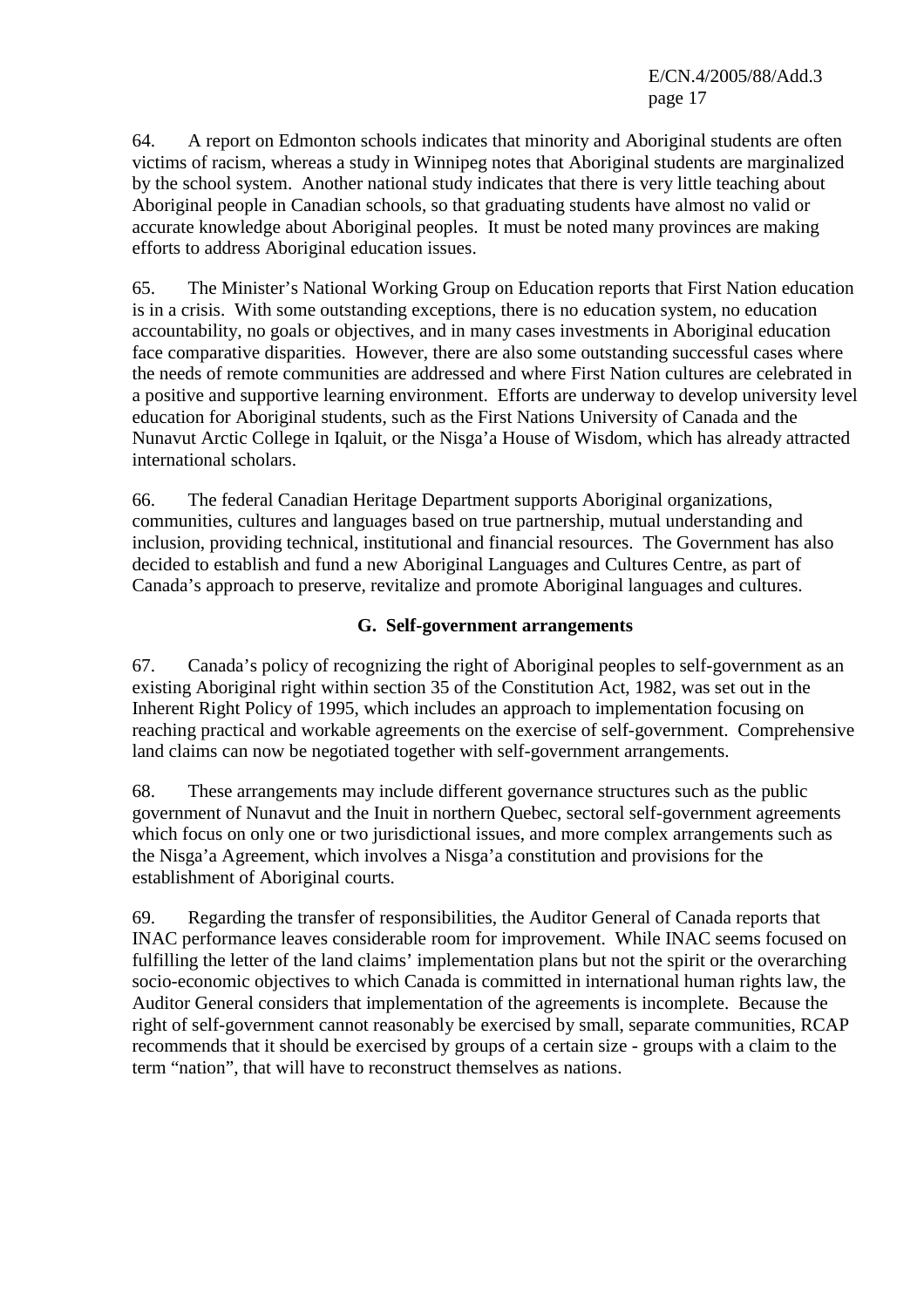70. Nine of the 14 Yukon First Nations have concluded land claims and self-government agreements with the federal and territorial governments. In the Northwest Territories, four of the seven Aboriginal groups have concluded land claims agreements, some of which are coupled with self-government agreements. Through a remapping of the way the North is governed, the political make-up of Canada has changed significantly in less than a generation. However, Crown lands and resources (oil, gas) continue to be administered by Canada and are subject to regulation under federal laws.

71. The Grand Council of the Anishinaabe Nation in Treaty No. 3 wishes to negotiate an agreement with the federal Government that would include their right to make their own laws. They wish to reduce their dependency on government handouts and strict regulation by the Indian Act, complaining that they have little or no control over events that affect their lives. Disillusioned by the pace of progress, they demand that the federal Government negotiate with them in good faith.

72. In some communities, factional struggles over issues concerning management and resources have led to confrontation between community members and government officers. In the Mohawk community of Kanesatake, the Special Rapporteur was informed that people fear that a standoff such as the one that occurred during the Oka crisis in 1990 (when a protest over land issues was put down through military intervention) might be repeated. The parties involved in the conflict are seeking a solution, but Mohawk leaders are understandably concerned.

# **H. Towards Aboriginal economic development**

73. The annual income of Aboriginal people is on the average significantly lower than that of other Canadians. Despite the existing legal instruments for affirmative action in the sector of employment for Native Canadians unemployment is still high, and has risen in relative terms in the last decade as the size of the youth population has increased. According to some estimates, more than 80,000 jobs are needed just to raise Aboriginal people's employment rate to the overall Canadian rate. An additional 225,000 jobs will have to be found in the next 20 years just to maintain the current level of Aboriginal employment. Many more will be required in order to see an improvement.

74. For Aboriginal peoples and many observers it is difficult to understand why they cannot protect, benefit meaningfully from, and dispose freely of the land and resources to which they have an inherent right that has been recognized in principle in the Constitution. This is probably the main obstacle to real economic development among First Nations, Métis and Inuit. As a result of land loss and severe limitations set by the various levels of government on the free use and continuing benefit of their natural resources, Aboriginal people have become increasingly dependent on distributive measures undertaken for their benefit by the federal or provincial governments. This in turn accounts for the large disparities in levels of living indicators between Aboriginal people and other Canadians.

75. Governments have worked with Aboriginal entrepreneurs to help make business development one of the sparks of economic growth in Aboriginal communities. Many have demonstrated their capacity to master a wide range of commercial skills as individual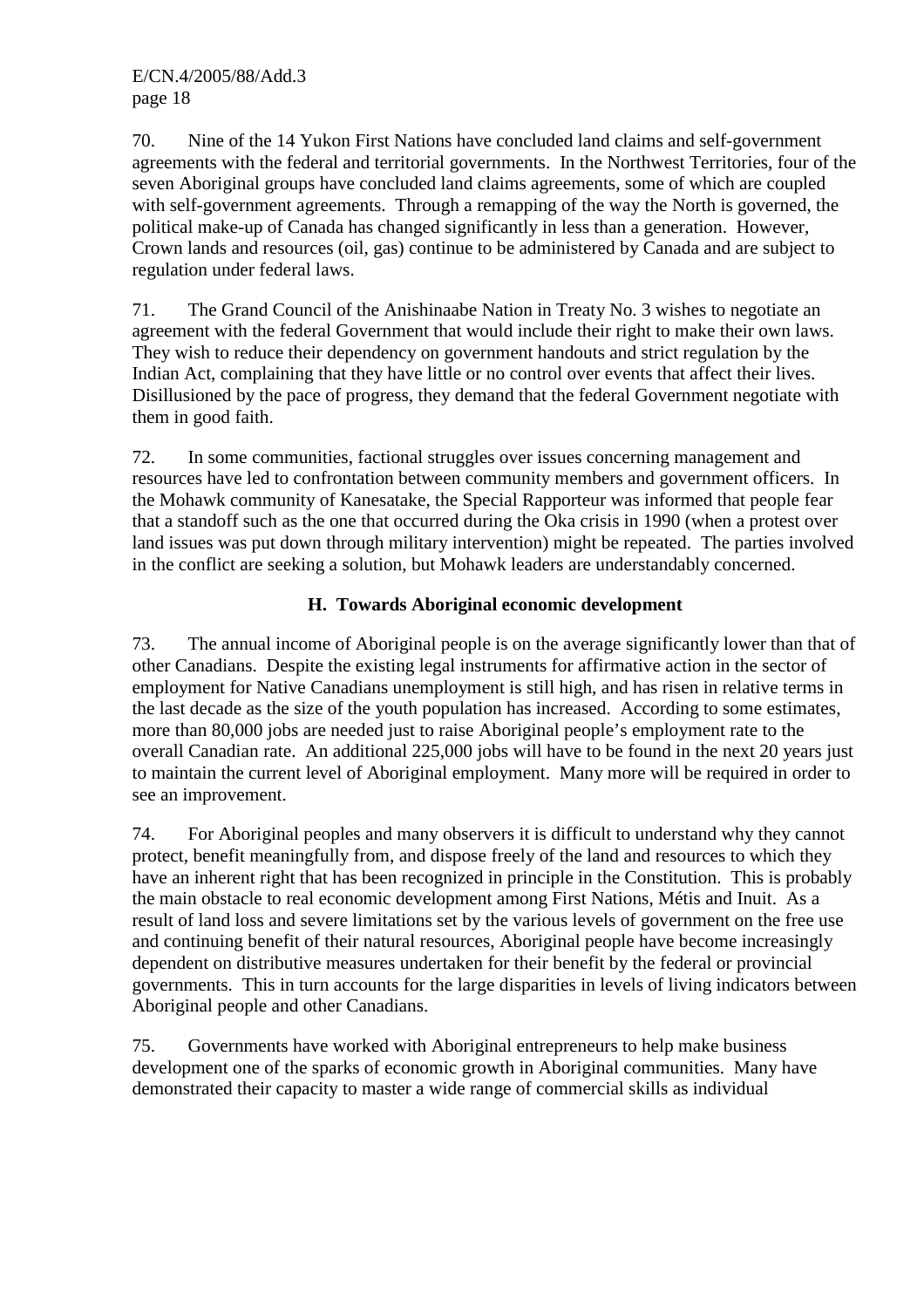entrepreneurs and as managers of community-owned businesses. Levels of business formation have been high in recent years. About 10 per cent of Aboriginal people report business ownership or income from self-employment, which has increased markedly in the last decade, particularly among Aboriginal women.

76. There is no doubt that challenging opportunities have arisen for some Aboriginal people in Canada's North in the framework of recent economic activities such as mining, especially diamond mines and oil and gas extraction, along with pipeline development. In the Northwest Territories, most of the Aboriginal groups potentially affected by a pipeline have some say in resource management and environmental issues through settled land claims. In other cases, however, potential benefits for local Aboriginal communities are by no means clear.

77. INAC reports that in the past 10 years, the number of new businesses created by Aboriginals has exceeded those created by other Canadians by 105 per cent. There are now 20,000 Aboriginally-owned businesses in Canada, spanning all sectors of the economy. In 2003-2004 in the Atlantic region, First Nations and Inuit communities received approximately Can\$ 6 million in economic development funding. Through their companies, communities run regional airlines and are involved in forestry management, wood harvesting and processing. They run grocery stores and wholesale food distributing networks, motels, hotels, bowling alleys, golf courses and much more.

78. A notable success story is that of the Tribal Councils Investment Group of Manitoba, a company created by seven tribal councils in 1990, which owns interests in health management, beverage bottling and distilling, consumer outlets, banking, aviation, restaurants, and financial services.

79. Membertou Mi'kmaq First Nation in Nova Scotia is an example of a community investing funds in successful partnership with the private and public sectors, in mining, oil and gas, fishing, forestry, retail and professional services. The Special Rapporteur visited the community and observed the installations of an emerging industrial park on reserve land; he was also briefed by community leaders regarding the new employment and income opportunities for its members. Chief Terrance Paul explained that it was organized as a company to which all members of the community belonged, and that profits went to the community directly. Over the last quarter of a century, the population of the Membertou reserve has grown from around 300 people to over 1,000, and its land base has increased from 65 to 350 acres, while the number of housing units jumped from 56 to 218. Its main goal is to put an end to dependency on government handouts, based on a First Nation Progression Model that includes a multiple stage development plan.

80. INAC has applied a business approach to economic development programmes for Aboriginal communities. Its objective is to promote partnerships between these communities and private enterprises, with the various levels of government playing more or less a catalyzing role. According to the different regional circumstances, in some instances Aboriginal individuals may profit from their entrepreneurial activities, in others the Aboriginal community as a whole may become involved and may obtain collective benefits. Not all Aboriginal communities are equally well placed to take advantage of the global economy; in fact, most of them are unable to do so. The Special Rapporteur visited Aboriginal communities at both ends of the spectrum and realizes the difficulties involved in getting Aboriginal sustainable economic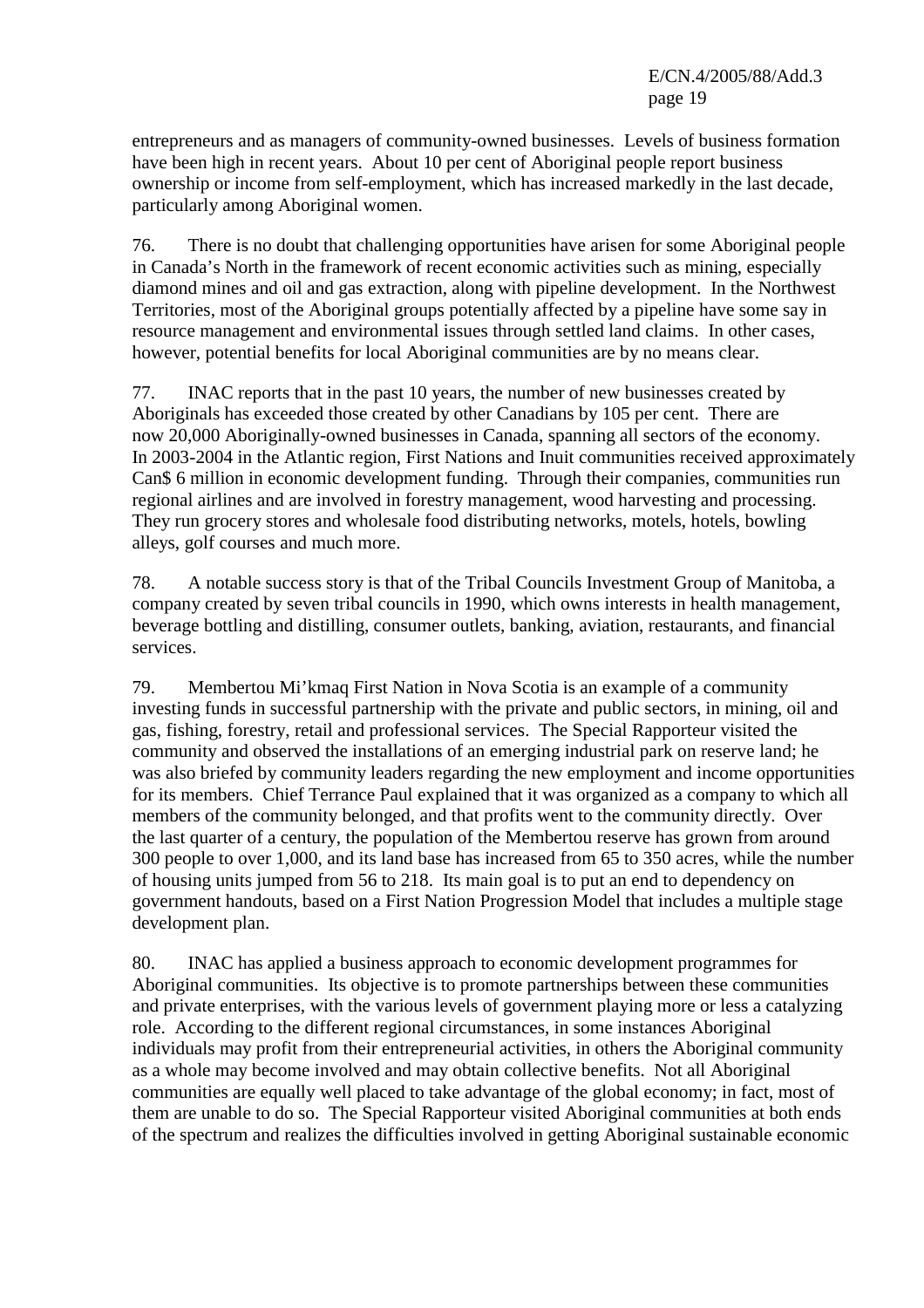development going. He recognizes that all levels of government have a responsibility in this effort and calls upon all parties not to neglect the objectives of a human rights centred development, in particular given the circumstances in which most Aboriginal people find themselves today.

81. The St'at'imc community of Sutikalh in British Columbia is concerned about a major development that would bring about environmental damage and disrupt the continuity of St'at'imc culture and identity. One local leader states: "I still say no to the destruction that it would cause to our lands … there is already enough damage done …. A lot of our history will be lost there … our trees that are 100 years old, our medicines, the natural habitat of the black bears … all of our huckleberry patches are gone … from all the pollution in the area, the sewage and garbage …". The nearby Aboriginal community of Lillooet has rejected a plan to create a mega-tourist resort on its territory. The local activists involved in protests against this development complain about having been harassed and unjustly persecuted. Similarly, the Secwepemc complained to the Special Rapporteur about harassment and persecution endured because of their opposition to the devastation and destruction of their land base caused by a resort development.

82. In Cross Lake, Manitoba, the Pimicikamak have protested over the years against the deep impact on their boreal forest environment, waters, traditional economy and way of life of a massive hydroelectric project established in the 1970s without consultation or consent. The Pimicikamak Chief informed the Special Rapporteur that "for more than 25 years our people have suffered the oppressive loss of a healthy economy based on fishing, hunting and trapping. We live in mass poverty with an unemployment rate of about 85 per cent. Our once life-sustaining environment has turned into a dangerous and deadly place. Hopelessness and despair have led to one of the highest suicide rates in the country". The Special Rapporteur was able to observe directly the deplorable housing conditions and poverty prevailing at Cross Lake during his visit in 2003. The community has submitted a complaint to the Inter-American Commission on Human Rights.

83. It is encouraging that the 2004 Speech from the Throne recognizes that Aboriginal Canadians have not fully shared in the nation's good fortune and that conditions in far too many Aboriginal communities are described as "shameful". Canada's stated goal is to see Aboriginal children get a better start in life, to see real economic opportunities for Aboriginal individuals and communities, with greater economic self-reliance, a better quality of life. These objectives are reflected in the Federal Budget for 2004, which stresses Aboriginal human resource development, an urban Aboriginal strategy, Métis hunting rights, an independent centre for First Nations government, among others. Planned spending for federal programmes to Aboriginal peoples in 2004-2005 is Can\$ 8.81 billion, but Aboriginal critics argue that these funds are in large part consumed by federal government bureaucracy, and are also used to support dependency in the context of overall residual landlessness and to settle outstanding claims for land dispossession and residential school cases.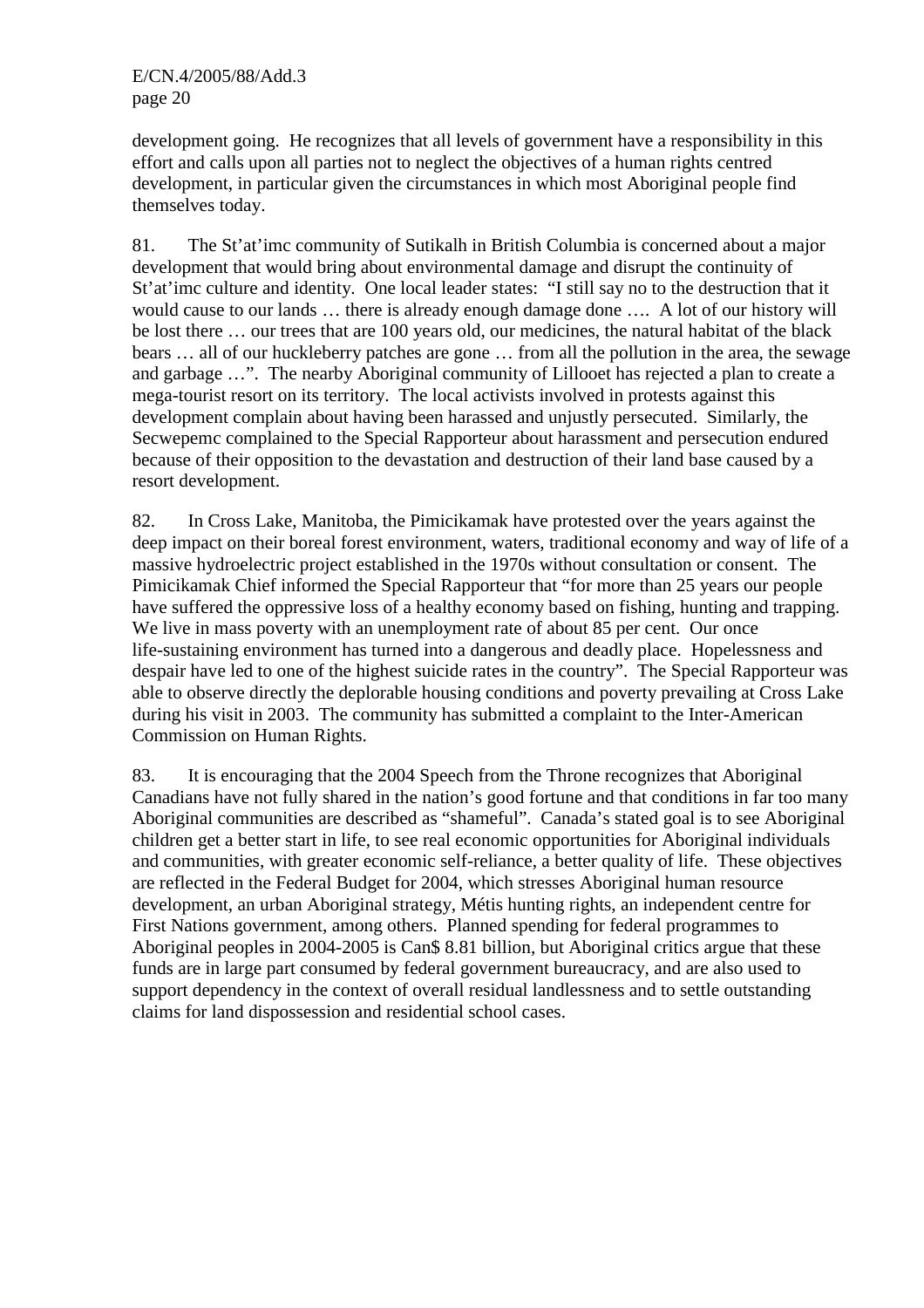# **IV. CONCLUSIONS**

84. **Canada's will to address the human rights challenges faced by Aboriginal peoples is expressed through a wide array of programmes and projects designed to close the human rights protection gap and to significantly improve the living standards as well as the human and social development indicators of Aboriginal people within the foreseeable future.**

85. **Despite the progress already achieved, Aboriginal people are justifiably concerned about continuing inequalities in the attainment of economic and social rights, as well as the slow pace of effective recognition of their constitutional Aboriginal and treaty rights, and the concomitant redistribution of lands and resources that will be required to bring about sustainable economies and socio-political development.**

86. **Priority attention must be given to the persistent disparities between Aboriginal people and other Canadians as reflected in higher poverty rates and lower than average health, educational, housing and welfare services for Aboriginal people, which continue to be among the most pressing issues facing Aboriginal people.**

87. **Whereas certain indicators point to some progress in new job openings, unemployment rates among Aboriginal people are alarmingly high and are not being addressed adequately in the current economic climate. It is encouraging that economic development opportunities are opening up for numerous Aboriginal communities, but employment is still severely limited on most First Nation reserves, as well as for Inuit, Métis and the urban Aboriginal populations.**

88. **Aboriginal people are disproportionately represented in the criminal justice system, where complaints about discrimination abound. A number of positive Aboriginal justice initiatives have been undertaken at the federal, provincial and local levels, but it is not clear as yet how far and how successful such policies have actually been.**

89. **Aboriginal education does not receive the resources it requires at the federal and provincial levels, resulting in high drop-out rates, low educational attainment and low quality schooling for Aboriginal students. Aboriginal cultures are not yet adequately represented in educational resources and the national curriculum, despite Canada's proven track record in multicultural education.**

90. **The specific needs of Aboriginal women have been neglected for too long. Matrimonial real property regulations continue to affect First Nation women on reserves unfairly, requiring legal reforms. Suicide rates, prostitution and child welfare issues are of particular concern among urban Aboriginals as well as on reserves.**

91. **The ambiguity surrounding the current status of Aboriginal rights in the country has led to controversial disputes and litigation in the courts, particularly concerning land rights. Recent land claims and self-government agreements aim at certainty and predictability, but the inclusion of clauses in land claims agreements requiring Aboriginal**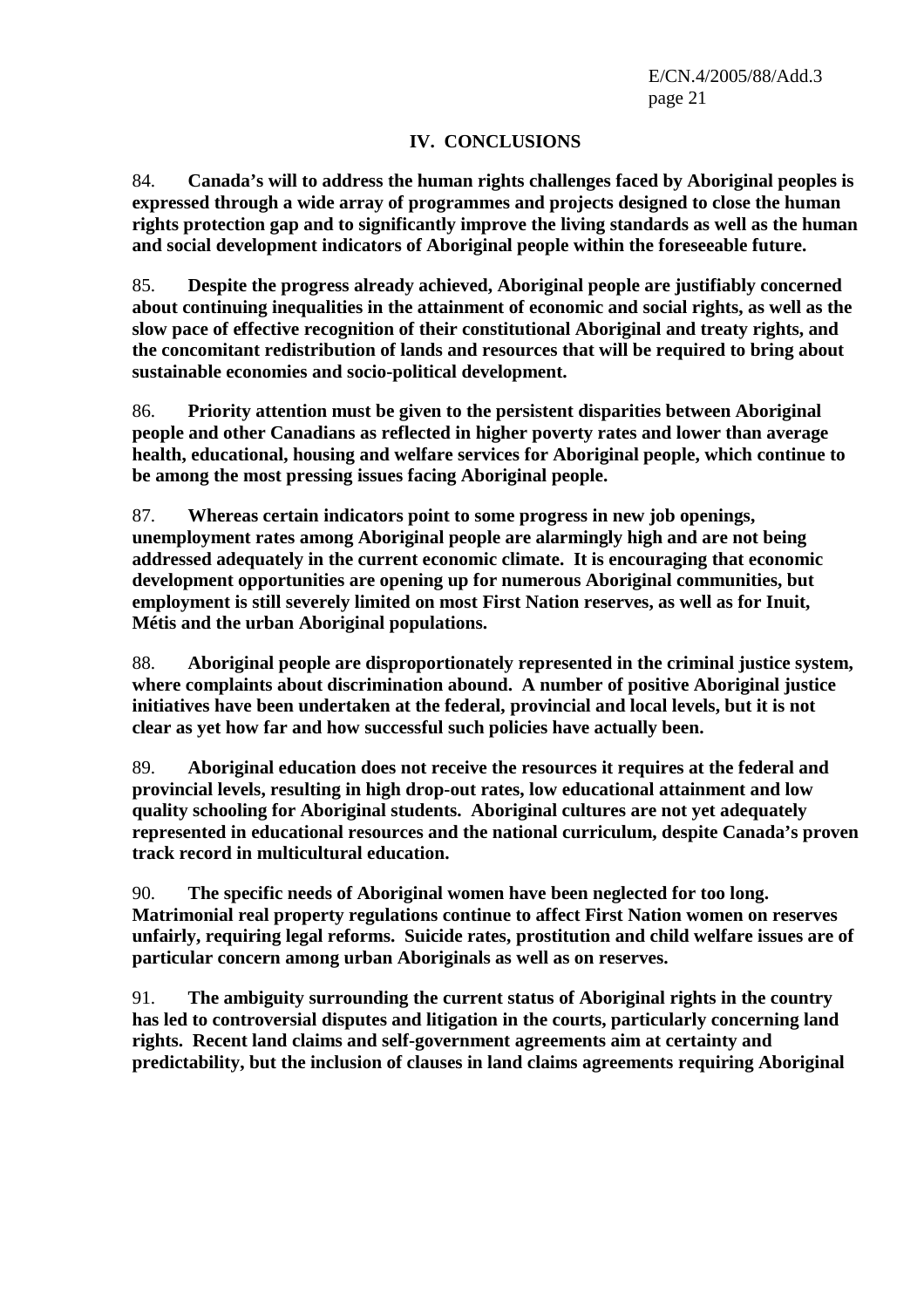**peoples to "release" certain rights, leads to deep concerns that this may only be another semantic term for the older "extinguishment" policy, despite official denials. In addition to adequate lands and resources, Aboriginal peoples also require certainty and predictability concerning the non-extinguishment of their inherent rights.** 

92. **The current land base of First Nations reserves is insufficient for future growth and development, and must be expanded. Métis outstanding land claims have been neglected over the years and should be addressed as an urgent priority. Numerous regulations regarding resource use by Aboriginal communities (such as water, fishing, forestry, hunting and gathering) limit the full enjoyment of constitutionally recognized Aboriginal rights, and there is an urgent need for a thorough review of federal and provincial legislation in order to guarantee the full enjoyment of Aboriginal rights.**

93. **The settling of comprehensive land claims and self-government agreements (such as those of Nunavut or James Bay) are important milestones in the solution of outstanding human rights concerns of Aboriginal people. They do not, in themselves, resolve many of the human rights grievances afflicting Aboriginal communities and do require more political will regarding implementation, responsive institutional mechanisms, effective dispute resolution mechanisms, and stricter monitoring procedures at all levels.**

94. **The effects of global warming and environmental pollution are particularly pertinent to the life chances of Aboriginal people in Canada's North, a human rights issue that requires urgent attention at the national and international levels, as indicated in the recent Arctic Climate Impact Assessment.**

95. **The cultures and identities of Aboriginal nations were destroyed during a long historical process the persistent legacies of which continue to impact adversely to the present day. Section 35 of the Constitution Act, 1982 establishes the basic framework for the full enjoyment of existing Aboriginal and treaty rights of Aboriginal peoples, but the interpretation of these rights and their implementing legislation has lagged far behind. While Aboriginal persons may eventually attain material standards of living commensurate with other Canadians, the full enjoyment of all their human rights, including the right of peoples to self-determination, can only be achieved within the framework of their reconstituted communities and nations, in the context of secure enjoyment of adequate lands and resources.** 

#### **V. RECOMMENDATIONS**

96. **On the basis of the foregoing considerations the Special Rapporteur makes the following recommendations.**

**A. Recommendations to the Government** 

# **Legislation**

97. **That new legislation on Aboriginal rights be enacted by the Parliament of Canada, as well as provincial legislatures, in line with the proposals made by RCAP; and that the structure and functions of the public administration dealing with Aboriginal issues, such**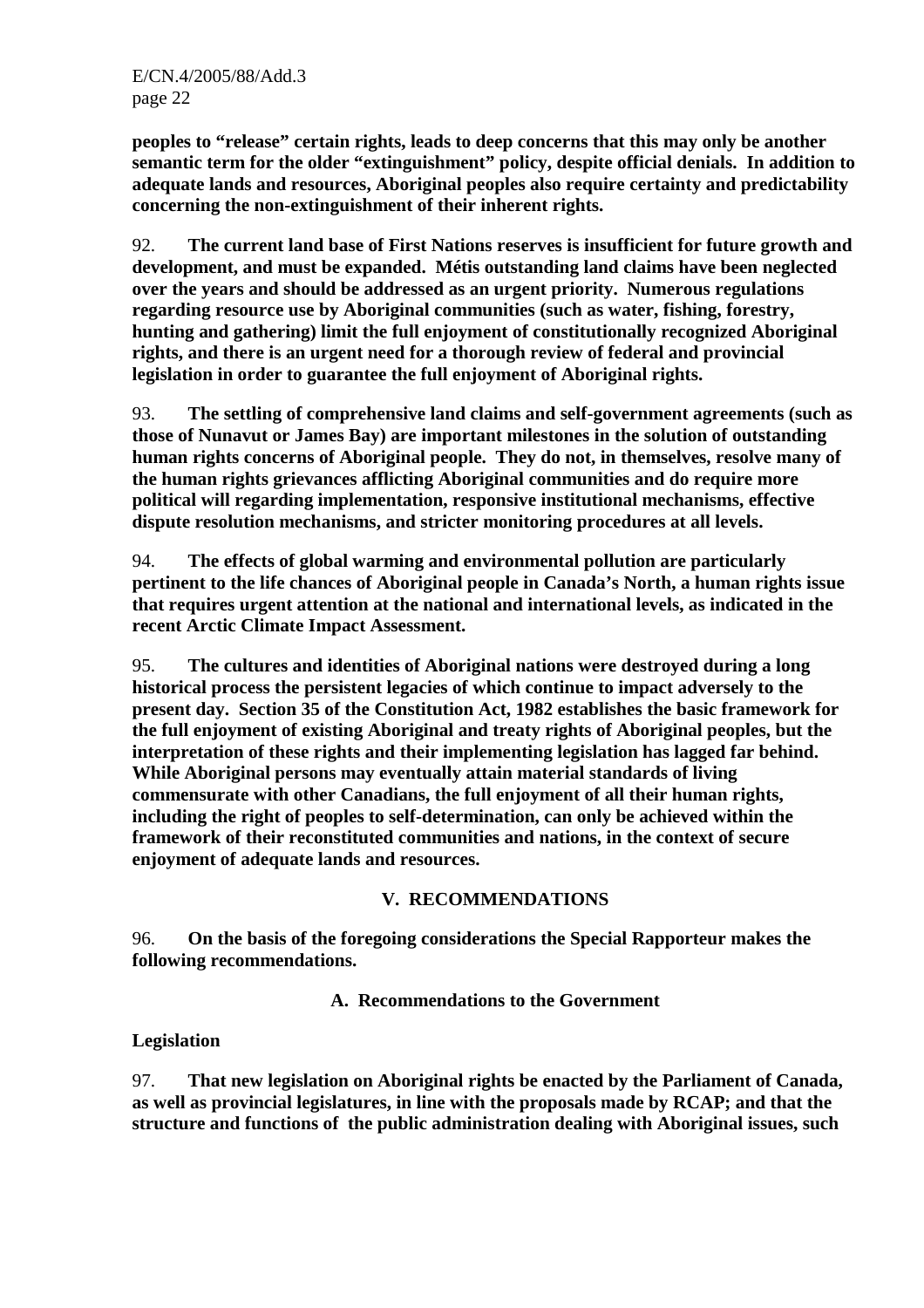E/CN.4/2005/88/Add.3 page 23

**as INAC, be adapted to a human rights centred and participatory development approach; and that Canada fully implement and renew existing treaties in order to protect the rights and interests of Aboriginal people and reconcile the interests of society as a whole with the terms of the treaties.**

98. **That the Government and Parliament take all necessary steps, in consultation with Aboriginal peoples, to ensure the prompt ratification of ILO Convention No. 169.** 

**Treaties and other constructive arrangements** 

99. **That from a human rights perspective, it should be clearly established in the text and spirit of any agreement between an Aboriginal people and a government in Canada, and supported by relevant legislation, that no matter what is negotiated, the inherent and constitutional rights of Aboriginal peoples are inalienable and cannot be relinquished, ceded or released, and that Aboriginal peoples should not be requested to agree to such measures in whatever form or wording.** 

100. **That an evaluation of the new self-government agreements be undertaken in conjunction with Aboriginal peoples themselves and independent legal, economic and other experts to allow for objective assessments of the achievements and problems of this policy thus far.**

**Poverty, social services, education and health** 

101. **That the Government intensify its commendable measures to close the human development indicator gaps between Aboriginal and non-Aboriginal Canadians in the fields of health care, housing, education, welfare and social services.**

102. **That special attention be paid to the nexus between the Residential Schools restitution process, the transgenerational loss of culture and its attendant social problems such as adolescent suicide rates and family disorganization.**

103. **That concerted action be undertaken by all levels of government to guarantee the right to culturally sensitive and quality education of Aboriginal people and to decrease the number of school drop-outs and increase the number and quality of school graduates at all levels.**

104. **That culturally relevant education in Aboriginal languages be promoted at all school levels and made an objective of national educational policies, and that, in particular, article 23 of the Nunavut Agreement regarding education and training be implemented as a priority objective.**

105. **That adequate housing in a large number of Aboriginal communities be declared a priority objective, as recommended by RCAP, and that adequate credits, investments and other resources be appropriated to solve this urgent problem within the shortest possible time frame.**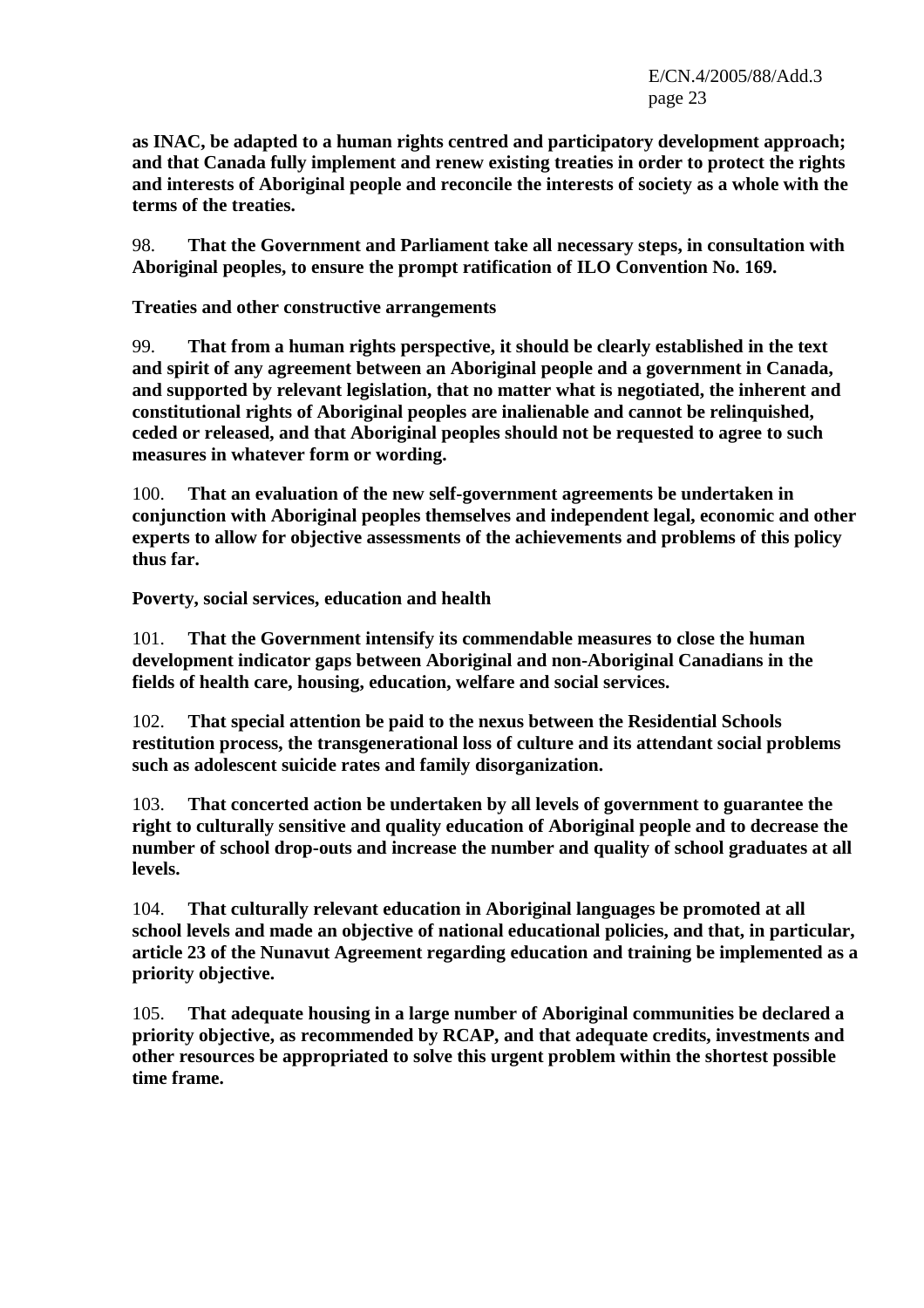106. **That emergency measures be taken to address the critical issue of high rates of diabetes, tuberculosis and HIV/AIDS among Aboriginal people; and that Aboriginal suicide be addressed as a priority social issue by the relevant public social service and health institutions.**

# **Lands and resources**

107. **That legislation be enacted and effective measures be implemented to expand the existing effectively usable lands and resources base of First Nations, Inuit and Métis communities to ensure their social, economic and cultural survival and well-being; and that regional treaty commissions and an Aboriginal Lands and Treaties Tribunal be established as recommended by RCAP.**

**Promotion and protection of human rights** 

108. **That the Canadian Human Rights Commission be enabled to receive complaints about human rights violations of First Nations, including grievances related to the Indian Act; and that section 67 of the Human Rights Act be repealed, as requested insistently by various organizations, including the Human Rights Commission, to which the Government of Canada agreed in principle in 2003.**

109. **That the competences of the federal, provincial and territorial governments in their shared responsibility to promote and protect the human rights of Aboriginal peoples be redefined and coordinated so that such rights be effectively protected at all levels.**

**Sustainable economic development** 

110. **That Aboriginal peoples should always be consulted in advance and be active participants in the design and execution of any development programme or project in their regions or territories or which may affect their living conditions, as provided for in ILO Convention No. 169; and that government and private enterprises engaged in such activities take into account the needs and interests of the affected Aboriginal people at all stages of these programmes and projects.**

111. **That the generation of sustainable employment of Aboriginal people and their education and training to this end, in their own communities and territories and also within the broader regional economies in which they are located, with specific quantitative goals within a relevant time frame, be considered a social policy objective and not be left solely to market forces.**

#### **Aboriginal women**

112. **That the Government address with high priority the lack of legislative protection regarding on-reserve Matrimonial Real Property which places First Nation women living on reserves at a disadvantage.**

113. **That particular attention be paid by specialized institutions to the abuse and violence of Aboriginal women and girls, particularly in the urban environment.**